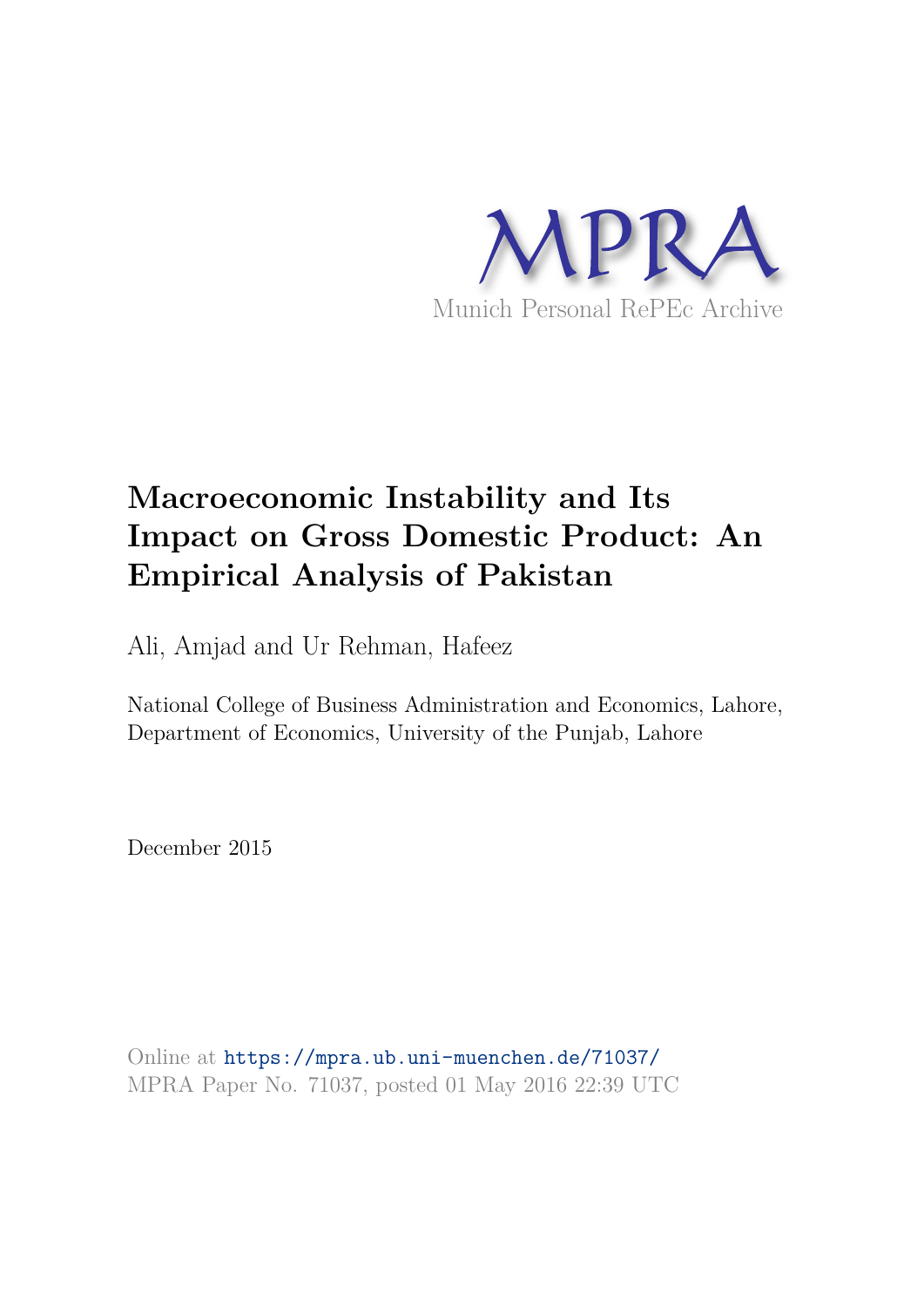## **Macroeconomic Instability and Its Impact on Gross Domestic Product: An Empirical Analysis of Pakistan**

**AMJAD ALI<sup>1</sup>**

Ph.D Scholar, National College of Business Administration and Economics, Lahore, E-mail: [chanamajdali@yahoo.com](mailto:chanamajdali@yahoo.com)

> **HAFEEZ UR REHMAN** Professor of Economics, Chairman, Department of Economics, University of the Punjab, Lahore

**Abstract**. This study tries to answer the question, "has macroeconomic instability detrimental impact on gross domestic product of Pakistan over the period of 1980 to 2012?" For reviewing macroeconomic instability a comprehensive macroeconomic instability index is constructed by incorporating inflation rate, unemployment rate, trade deficit and budget deficit. Autoregressive Distributed Lag (ARDL) model has been used for examining the cointegration among the variables of the models and Vector Error-Correction model is used for short-run dynamics of the models. For investigating the causal relationship among the variables of the model Granger causality test has been applied. The empirical results of the study confirm the existence of cointegration between macroeconomic instability and gross domestic product in Pakistan. The results of the study show that macroeconomic instability has deep rooted and detrimental impact on gross domestic product of Pakistan. Hence, for achieving desired level of gross domestic product, Pakistan should make macroeconomic environment stable.

**Keywords**: Macroeconomic instability, Gross domestic product, Financial development, Secondary education, Foreign direct investment **JEL classification**: E22, F63, G32, I21, P24

## **INTRODUCTION**

The basic challenge for economics is to understand the nature and causes of economic progress. Ricardo (1817) refers that the total goods and services produced in a country are the best scale to know economic progress. The economy is like a machine which transforms inputs to outputs and the amount of inputs determines the amount of outputs. After World War II, most of the countries adopted aggressive economic policies to improve the growth rate of real gross domestic product (Crafts, 2000). Exogenous technological progress and accumulation of factors of production are considered to be main determinants of economic growth. Solow (1956) explains that with physical inputs there are some nonphysical (skill, knowledge) factors which determine steady state economic growth. Nelson and Phelps (1966) suggest that size and capability of labour absorb new technology which is discovered elsewhere. But the last decade of  $20<sup>th</sup>$  century has changed the direction of research about economic growth when Lucas (1988), Romer (1990) and Grossman and Helpman (1991) developed endogenous growth theory.

<sup>&</sup>lt;sup>1</sup> Amjad Ali, Ph.D. Scholar at National College of Business Administration and Economics (NCBAandE), 40-E/1 Gulberg III, Lahore, Pakistan. Cell no. 92 3016443063 Email: [chanmjadali@yahoo.com](mailto:chanmjadali@yahoo.com)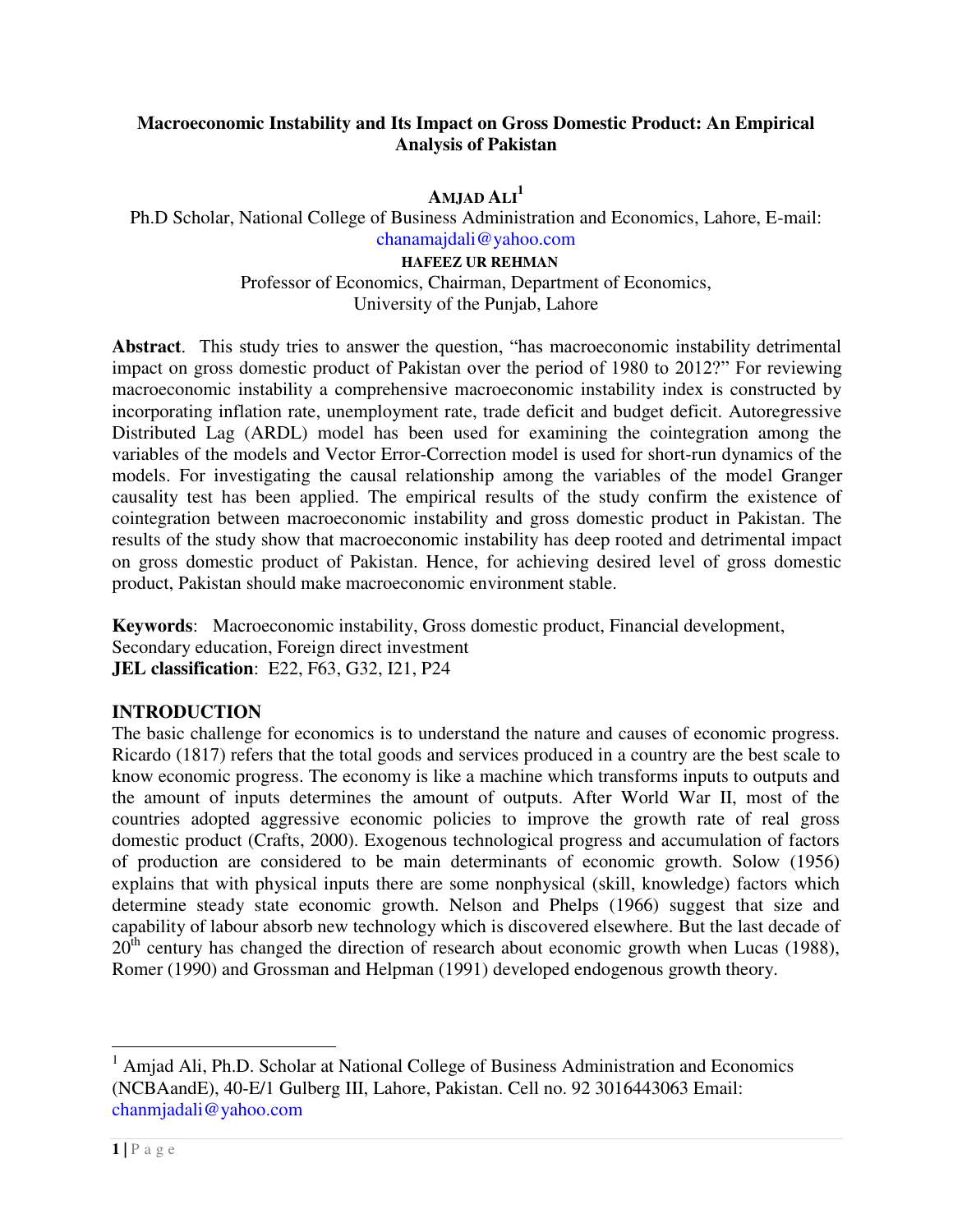The policymakers and economists are much interested in sustainable level of economic growth and are much worried in downward movement of economic growth. Barro (1991), Baker (1998) and Caballero (2007) mention that internal and external factors are responsible for instable economic progress. There are three main sources of instable gross domestic product in developing countries like Pakistan. First, big exogenous shocks which come from financial markets and terms of trade. Second, less developed nations experience domestic shocks due to intrinsic instability and self-inflicted policy faults (Kharroubi, 2006). Lucas (1988), Barro (1991) and Kraay and Ventura (2007) explain that the specialization of developing countries with traditional technologies and unskilled labour make the output of these countries more volatile. Raddatz (2007) finds that domestic shocks in developing nations are more forceful for creating macroeconomic instability as compared to external shocks. Third and the most important factor is that the underdeveloped nations have weak shock absorption capacity (De Ferranti and Ferreira, 2000).

The economy of Pakistan has been facing external and internal shocks throughout its history but the magnitude of these shocks has become severe after 9/11. The downward and unsustainable trend of economic progress in Pakistan has made the policymakers and economists worried. In Pakistan fiscal deficit, high inflation, political instability, lack of human and physical capital, increasing foreign debt, low exchange rate, natural disasters and unfavourable law and order conditions for investments are responsible for instable economic progress. The main objective of this study is to find the impact of macroeconomic instability on GDP in Pakistan. This type of exercise is hardly done in case of Pakistan. So this study will be a healthy contribution in existing literature.

The organization of study is as follows: Section II presents review of literature. Theory and econometric methodology are presented in Section III. Empirical results and discussion are given in Section IV. The final section concludes the study.

# **LITERATURE REVIEW**

Following the mid of the  $20<sup>th</sup>$  century, the empirics of economic growth got especial attention by data collection agencies and policy makers. The main reason is that most of the researchers and policy makers have much concern to study the determinants of economic growth at national and international levels. The most studied determinants of economic growth in literature are factor productivity, financial development, domestic investment, foreign direct investment, savings, literacy rate and inflation rate. Some of the main and relevant studies are given below:

While discussing the determinants of economic growth, Mundell (1963) and Tobin (1965) mention that it is high inflation which increases the cost of holding capital. High inflation reduces investment and capital accumulation which further leads to low economic growth. Moreover, rising inflation work as helping hand for inflation tax and reduces incentive to work. Hence low incentives to work rise unemployment and process not only reduces national output but also lower economic growth rate. Goldsmith (1969), Shaw (1973) and McKinnon (1973) study the determinants of economic growth.

Fischer (1991) gives theoretical framework which elaborates how economic growth reacts to changing pattern of macroeconomic policies. The study concludes that for achieving sustainable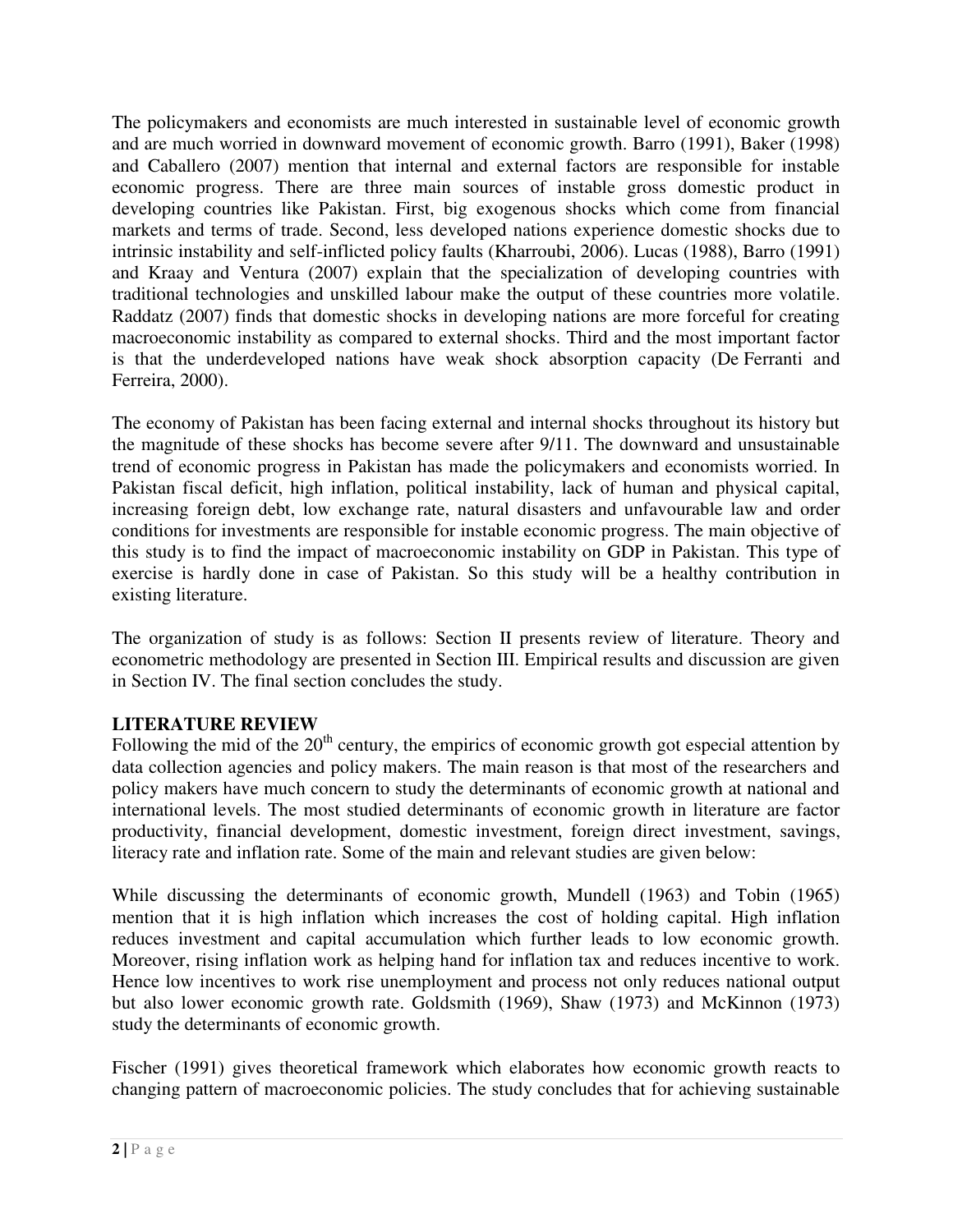economic growth for a longer period macroeconomic stability is necessary. Moreover, government is interested in social and physical infrastructure which decide the pattern of economic growth.

Dornbusch and Edwards (1990) and Onis (1997) conclude that the situation of macroeconomic instability is occurred in developing countries because of bad fiscal and monetary management followed by structural features like inequality of income distribution. The results of both studies show that there is negative relationship between macroeconomic instability and economic growth. The results of the cross-country study of Easterly and Kraay (2000) show that macroeconomic stability and economic growth are positively related to each other. The results of the study support the findings of Dornbusch and Edwards (1990) and Onis (1997).

Shabbir and Mahmood (1992), Iqbal (1993; 1994), and Khilji and Mahmood (1997) investigate the determinants of economic growth in case of Pakistan. They find that real interest rate, foreign direct investment, trade openness, dependency ratios and terms of trade are responsible for ups and downs of economic growth in Pakistan.

Pagano (1993) mentions that positive and significant relationship exists between financial development and economic growth. The improved productivity of investment leads to less transaction costs on investment. Financial development increases the national savings and investment and ultimate desired economic growth is achieved. Cardoso (1993) investigates the impact of economic growth, terms of trade and real exchange rate on private investment in case of Latin American countries over the period of 1970 to 1985. The study finds that 74 percent private investment is explained by economic growth and there exists positive and significant relationship between them. The results show that rate of depreciation and exchange rate have no significant impact on private investment, whereas economic instability has negative and significant impact on private investment.

Iqbal (1994) examines the impact of structural adjustment programme lending on output growth in Pakistan. The results of the study show struc-tural adjustment programme lending has negative and significant impact on output growth in Pakistan. Moreover, this structural adjustment programme lending disturbs output by worsening terms and trade of Pakistan. The study suggests that real domestic saving and favourable weather condition enhance real output in Pakistan. Iqbal and Zahid (1998) investigate the determinants of economic growth using three gap model for Pakistan. The results of the study show utilization capacity, real devaluation and foreign direct investment determine economic growth in Pakistan.

Ramey and Ramey (1994) find that macroeconomic instability exerts heavy burden on poor class of the economy and it has negative relationship with economic growth. The study uses inflation as the proxy for macroeconomic instability. The results of the study show that there is negative relationship between government spending volatility and economic growth. Mobarak (2005) concludes that the welfare of the poor class is closely related to macroeconomic instability, as the consumption of the poor is very sensitive to their income. The results of the study show that there is a negative relationship between macroeconomic volatility and economic development in case of non-democratic Muslim countries. Ismihan (2003) highlights that macroeconomic instability creates fiscal slump in developing countries, because the government of developing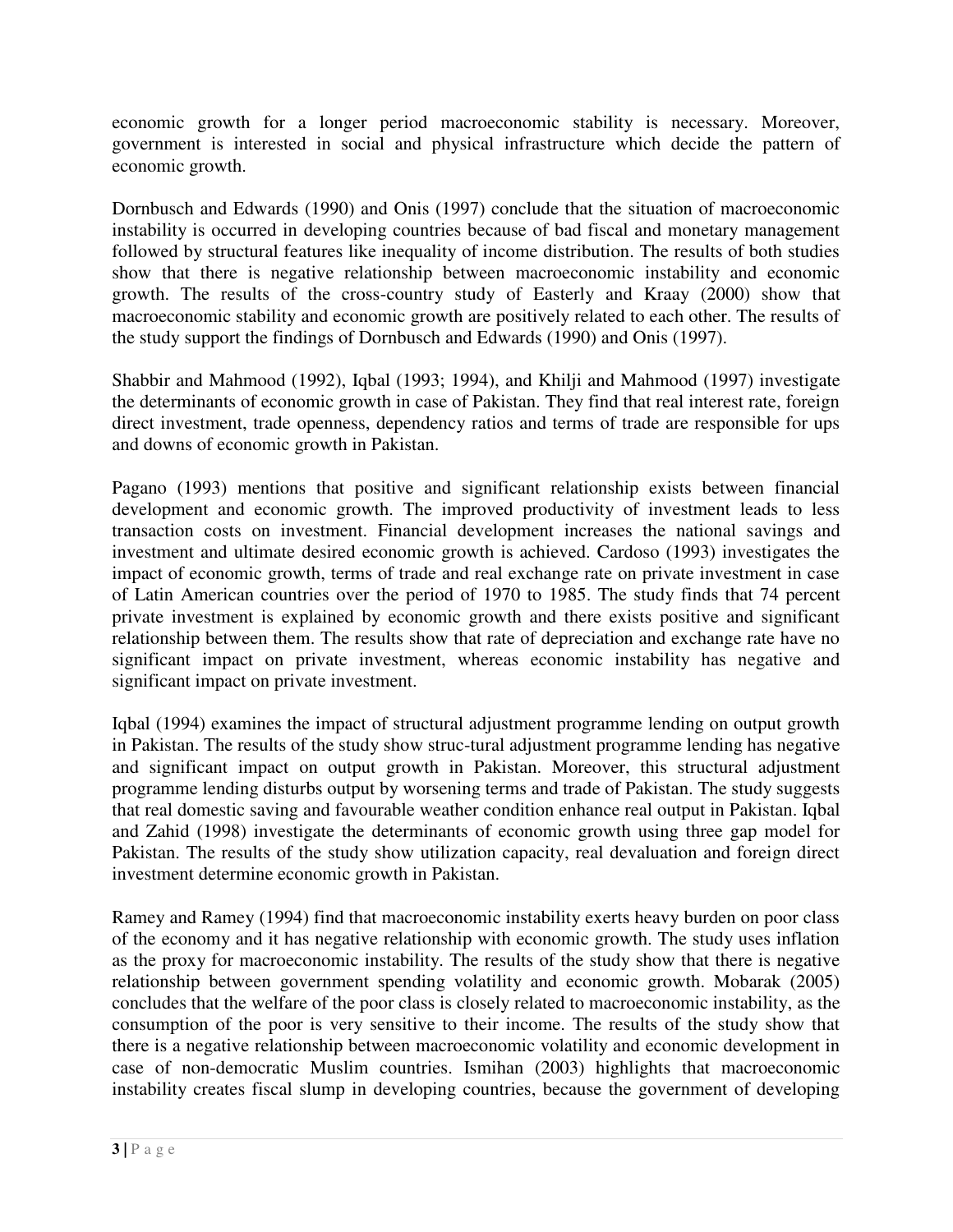country faces budget constraints. So in the presence of high budget deficit the government is unable to make specific amount of public spending on development which is necessary for social progress. The study concludes that there is a negative relationship between macroeconomic instability and economic development in case of Turkey.

Khor (2000) argues that foreign direct investment enhances economic growth by improving the quality of factor of production and transfer of improved technology from developed countries to developing countries. This increases exports and savings which further stimulates investment and employment for higher economic growth.

Dewan and Hussein (2001) investigate the determinants of economic growth and mention that total labour force, technological advancement, low inflation rate and trade openness are main determinants of economic growth. The study claims that technological advancement increases the efficiency in developing countries but it depends on the public policies followed in developing countries. Moreover, the developing countries have large but labour intensive agriculture sector so the advancement in technology does not have significant impact on economic growth in developing countries.

Ismihan (2003) investigates the impact of macroeconomic instability on different types of investment in case of Turkey over the period 1963 to 1999. The study finds that macroeconomic instability has negative impact on economic growth and capital formation in case of Turkey. The study concludes that long-run macroeconomic instability damages the relationship between private investment and public investment. Klein (2003) explores the relationship between per capita income and financial development using quadratic interaction. There is positive and significant relationship between financial development, trade openness and economic growth in case of middle-income countries but it is *vice versa* in case of poor and rich countries. In case of developing countries, capital absorption capacity is low so financial development exerts negative impact on economic growth.

Subramanian and Satyanath (2004) investigate the determinants of macroeconomic stability. They conclude that democracy and economic growth have positive and significant relationship with macroeconomic stability. The study finds that conflicts either internal or external have negative impact on macroeconomic stability.

Iqbal and Satar (2005) examine the impact of workers remittances on economic growth in Pakistan. The results of the study show that worker remittances, public investment and private investment have positive and significant impact on economic growth. But external debt, rate of inflation and worsening terms of trade have negative and significant relationship with economic growth. Nelson (2005) investigates that there is negative relationship between inflation and living standard. So in the environment of macroeconomic instability when the increase in prices of household goods decreases the supply of these goods which further decreases the welfare or standard of living of the household. Wolf (2005) confirms that macroeconomic instability has negative relationship with future consumption through low output growth. The relationship between environment and economic performance is controversial. For achieving macroeconomic stability developing countries cannot ignore the pollution problems and global warming which directly affect the living standard of the people.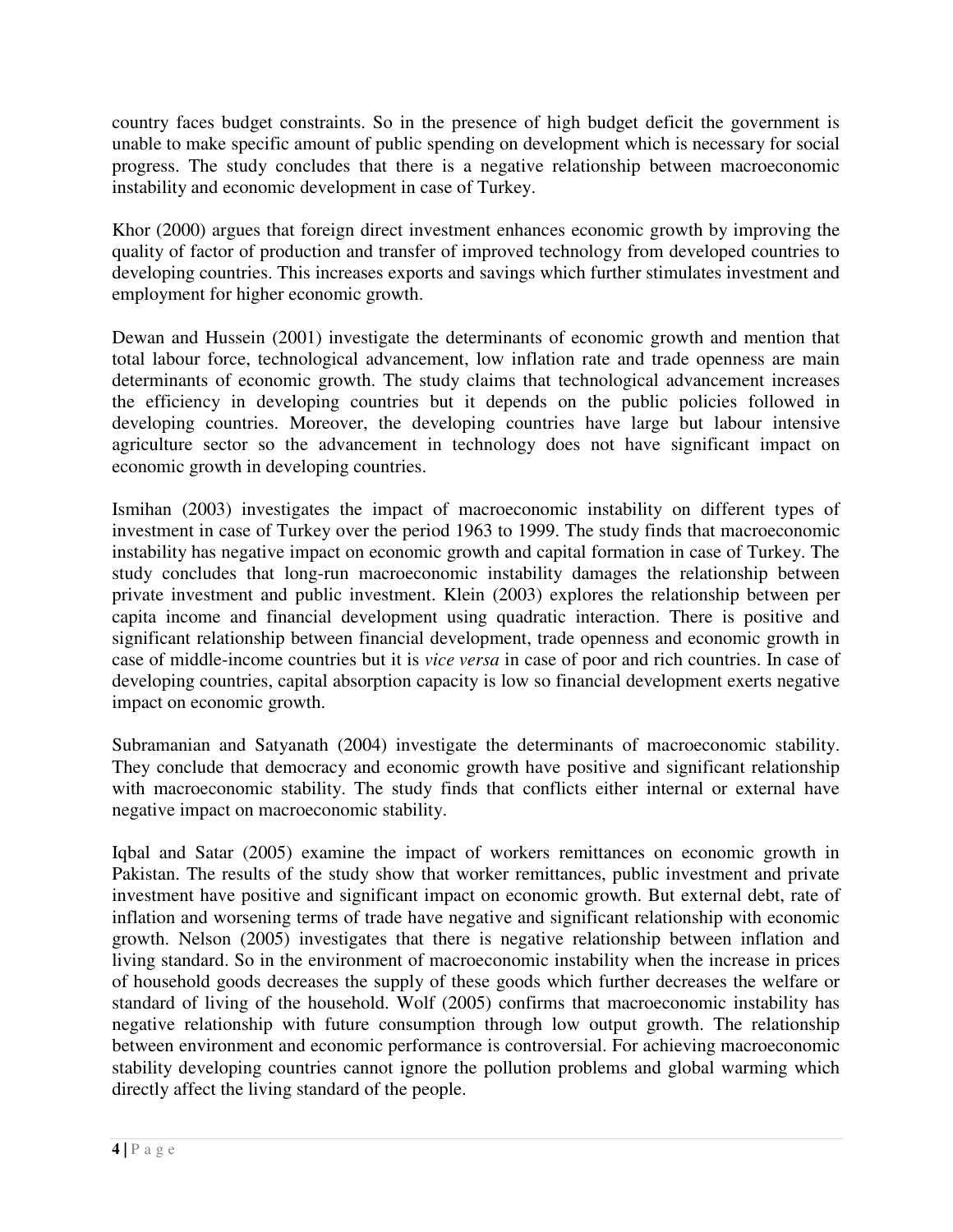Holmes and Silverstone (2006) empirically test the Okun's Law for US for post war period. The coefficients of Okun's law are based on dynamic model that investigate the asymmetry relationship between unemployment and economic growth in US. The study has two main conclusions, first the cyclical output has positive impact on unemployment and second the cyclical output has negative impact on unemployment.

Shahbaz (2009) examines the relationship between some macroeco-nomic variables and economic growth in case of Pakistan. The study uses credit to private sector as a proxy for financial development. The results of the study show that financial development enhances economic growth in Pakistan over the long-run. The study concludes that investments and exports have positive whereas imports and inflation have negative impact on economic growth in Pakistan. Ismihan (2009) explores the relationship of potential growth and macroeconomic instability in case of Turkey over the period of 1960 to 2006. The results show that during the episodes of macroeconomic instability Turkey faces a significant loss of real output. On the other hand, during those episodes when macroeconomic instability shows downward trend real output has shown upward trend. The study concludes that if Turkey wants to maintain high economic growth it should reduce macroeconomic instability.

Rodrik (2012) analyzes how Turkish economy reacts during and after the global financial crisis. The financial crisis of 2008-2009 brings episode of macroeconomic instability in Turkey. Rodrik mentions that it is the need of hour for policymakers to find out the root cause of domestic and international shocks for Turkey. After financial crisis, domestic savings in Turkey have shown downward trend, on the other hand external deficit and unemployment have shown upward. So it is necessary for Turkey to control macroeconomic environment for sustainable economic growth. Piece (2012) mentions that economic growth is necessary as well as sufficient condition for generating employment; it also provides better opportunities to an economy to cope with other social and critical issues like clean drinking water and sanitation and other health services. The study concludes that immediate goal of macroeconomic policies is to achieve sustainable economic growth, and this immediate goal enables economies to achieve stability of intermediate variables like poverty reduction, income distribution which have very strong relationship with economic growth.

# **ECONOMIC THEORY AND ECONOMETRIC METHODOLOGY**

The main objective of economic theory is to construct economic models that define the economic behaviour of an individual and society as whole. Normally, an economic model represents real economic situations of different units in the presence of some assumptions and abstractions. These abstractions depend on the purpose for which the economic model has been constructed. The basic objective behind the construction of an economic model is to analyze and predict. The predicting power, provided information, realism and simplicity of assumptions and generality decide the validity of an economic model. This study examines the impact of macroeconomic instability on social progress in Pakistan. Inflation rate, unemployment rate, trade deficit and budget deficit have been used for the construction of macroeconomic instability index and human well-being, under-five survival rate and income inequality are used for measuring social progress in Pakistan. The detail theoretical background of all four models provides strong basis for construction of these models.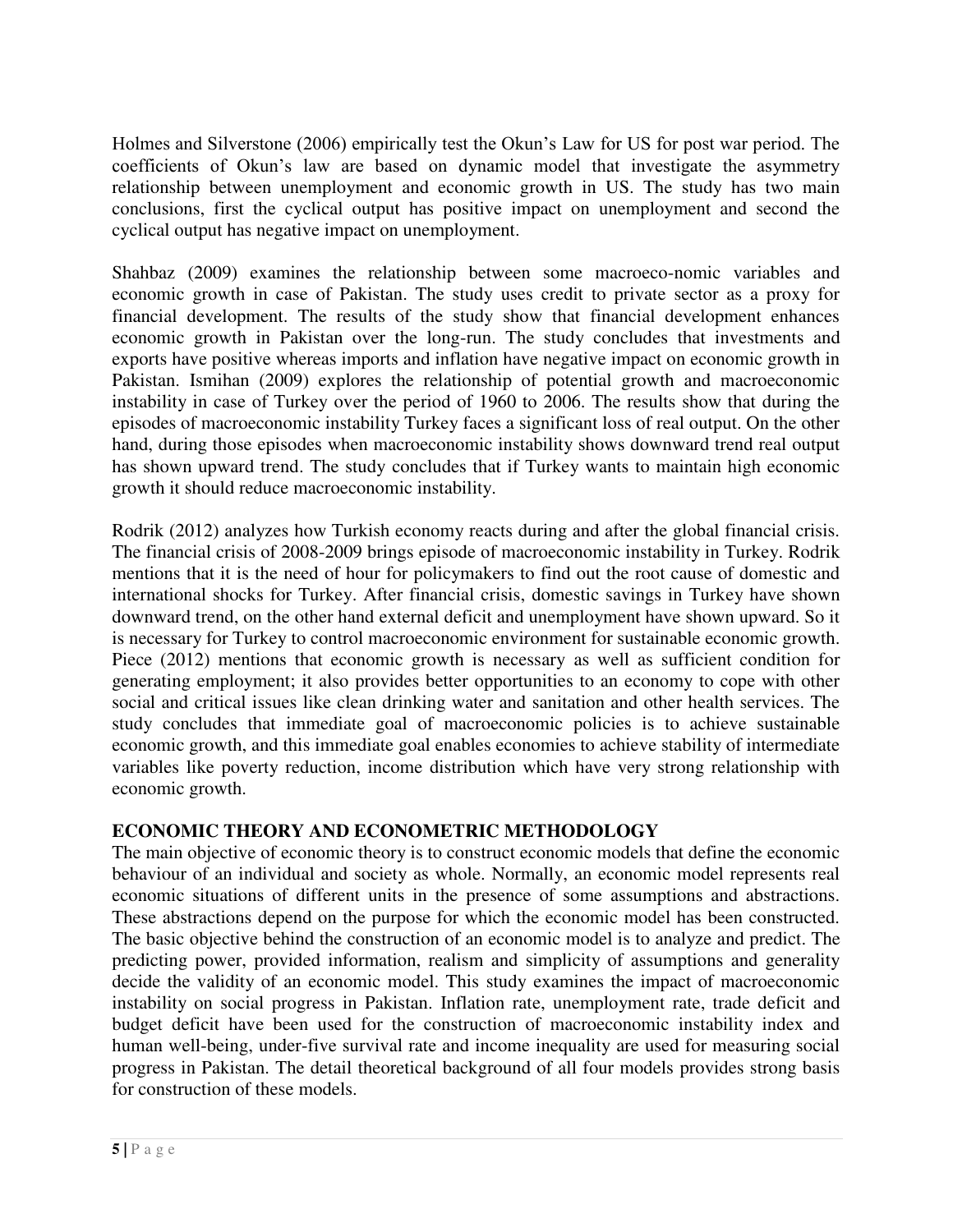#### **MACROECONOMIC INSTABILITY INDEX (MII)**

The study of business cycles remained under discussion since the late  $19<sup>th</sup>$  century but these studies got a separate discipline of macroeconomics in 1930s when Keynes wrote his book "*General Theory of Employment, Interest and Money*". After that macroeconomics becomes a compulsory part of economic theory which mainly discusses fluctuations in overall business activities, determinants of interest rate, inflation and exchange rate following the fiscal and monetary policies at national level. So solution of macroeconomic instability becomes the center of concern of policy makers, but measuring the macroeconomic instability still needs discussion. Simply, everything going wrong with the above variables is called macroeconomic instability. Few economists have tried to define the precise conditions for macroeconomic instability but they do not have theoretical underpinning for precise policy implications. Fischer (1991), Shigoka (1994), Ramey and Ramey (1994), Drugeon and Wignolle (1996), Azam (1997), Azam (1999), Yiheyis (2000), Caballero (2007), Iqbal and Nawaz (2010) and Shahbaz (2013) have used inflation as a proxy for macroeconomic instability. Azam (2001) examines the determinants of macroeconomic instability. He suggests that an index of inflation and nominal exchange rate is used for measuring macroeconomic instability instead of relying on only inflation rate. Ocampo (2005) presents a concept of macroeconomic stability by involving price stability, fiscal policies and well working of real economies, public debt that is payable by government, and private as well as public sector balance sheets. Iqbal and Nawaz (2010) have used misery index as macroeconomic instability in Pakistan that consists of inflation rate and unemployment rate. Ali (2015) uses inflation rate, unemployment rate, budget deficit and trade deficit for measuring macroeconomic instability in Pakistan.

The above discussion reveals that only a single variable or the combination of two or more variables is not enough for explaining the whole macroeconomic situation of an economy. Very first time Ismihan (2003) constructs macroeconomic instability index for Turkey, using four indicators (inflation rate, external debt to GNP ratio, public deficit to GNP, exchange rate). Sanchez-Robles (2006) also have constructed macroeconomic instability index for Spain using inflation, public deficit and various types of public expenditure as a share of the GDP and market distortions for the period of 1962-1995. But they do not mention the criteria for the selection of variables for macroeconomic instability index. For the better understanding of macroeconomic instability this study uses early warning system for the selection of macroeconomic variables. This study has strong theoretical and valid empirical reasons for the selection of variables as compared to Ismihan (2003) and Sanchez-Robles (2006).

In theoretical and empirical economics normally Probit or Logit Multi-variable models are used for the selection of the variables, because it has the best predicting power for the occurrence of the crisis in a time period. One of the main advantages of these models is that they give complete information about the probability of crisis occurrence. Secondly, these models consider the behaviour of all variables simultaneously and remove those variables which do not have enough explaining power in the model. Kaminsky *et al.* (1998) mention that these models have not provided specific mechanism for ranking and valuating different types of variables, on which they measure the accuracies of actual and predicting crisis. These models can simply give the opinion that the selected variable is insignificant or significant and they can only determine the reliability rate of the variables in specific predictions. When the econometric process is conducted on data the reliability of a variable may not clear and one cannot distinguish either the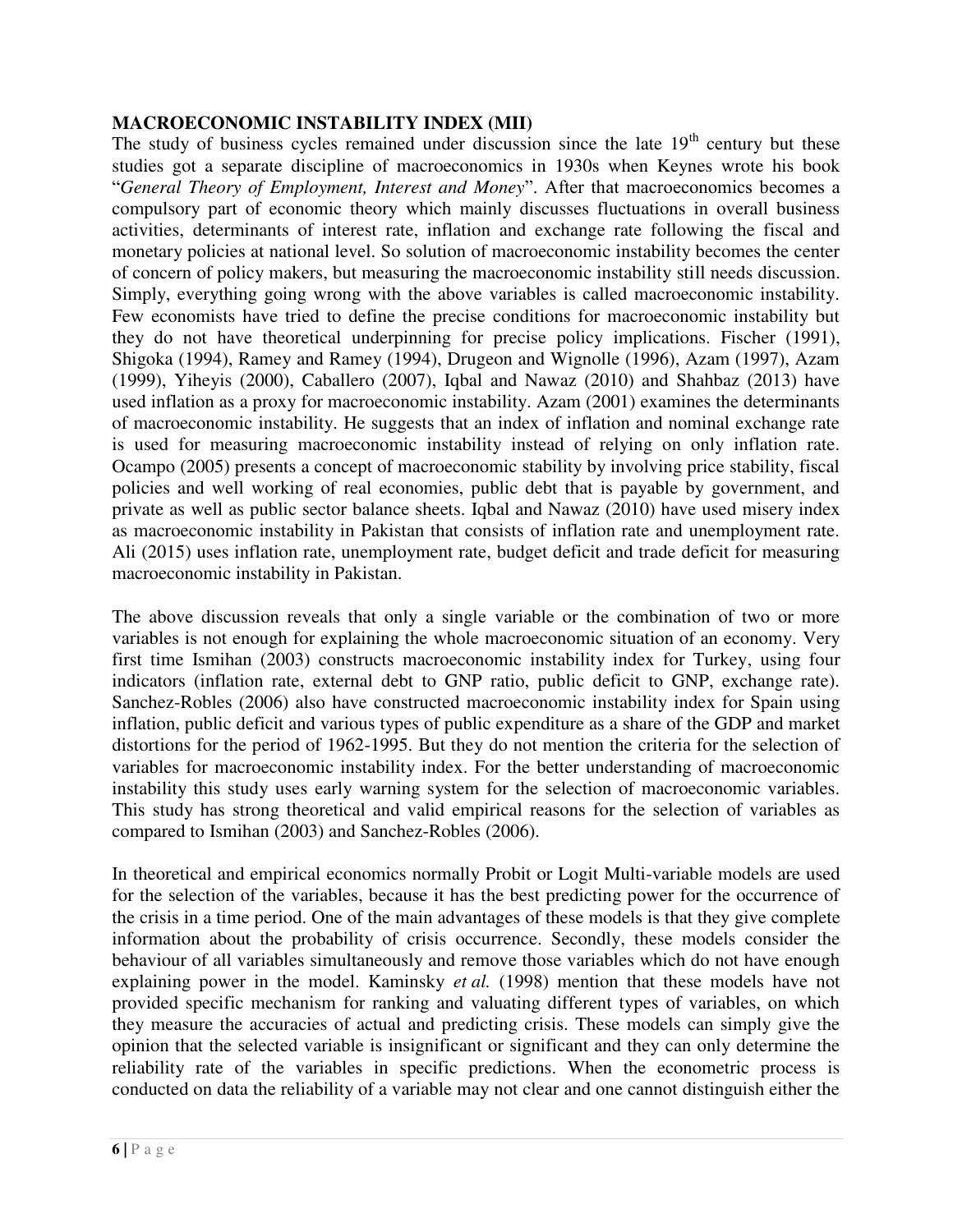calculated or estimated reliability that means the prediction of the major portion of the crisis with the considerable number of incorrect warnings or it means losing the major parts of the crisis as the results of producing the limited amount of incorrect warnings. These models cannot give enough interpretations for shortcomings and weak points of economic system.

Kaminsky *et al.* (1998) present the most recent methodology for understanding the crisis prediction which is known as Warning Algorithm or the Early Warning System (EWS). This is the best method for evaluating the reliability of financial time series and regulating the business cycle and their turning points and give detailed guideline for the occurrence of crisis. Berg and Pattillo (1999), Berg and Rebecca (2004) and Berg *et al.* (2005) claim that EWS is a system which has behavioural control on economic variable over the time and the existence of the all variables passing through threshold limit is considered the occurrence of crisis over time period in future. On the basis of these arguments, this study will use EWS for determining the best predicting variables for the macroeconomic instability and for the construction of macroeconomic instability index in case of Pakistan. Warning variables are selected according to the theoretical and empirical literature. By following the methodology of Ali (2015), this study uses variables like inflation rate (*Inf*), unemployment rate (*Un*), trade deficit (*TD*) and budget deficit to GNP (*BD*). The equal weight is given to each variable following the standard deviation of that variable.

$$
MII_t = \beta_1 \left( \frac{Inf_t - \min Inf}{\max Inf - \min Inf} \right) + \beta_2 \left( \frac{Un_t - \min Un_t}{\max Un_t - \min Un_t} \right) + \beta_3 \left( \frac{TD_t - \min TD_t}{\max TD_t - \min TD_t} \right) + \beta_4 \left( \frac{BD_t - \min BD_t}{\max BD_t - \min BD_t} \right) \tag{1}
$$

The value of the index is in between zero and one, 1 means high macroeconomic instability and 0 means stability. The data for macroeconomic instability index variables is taken from various issues of *Pakistan Economic Survey* and World Bank databases *World Development Indicators*.

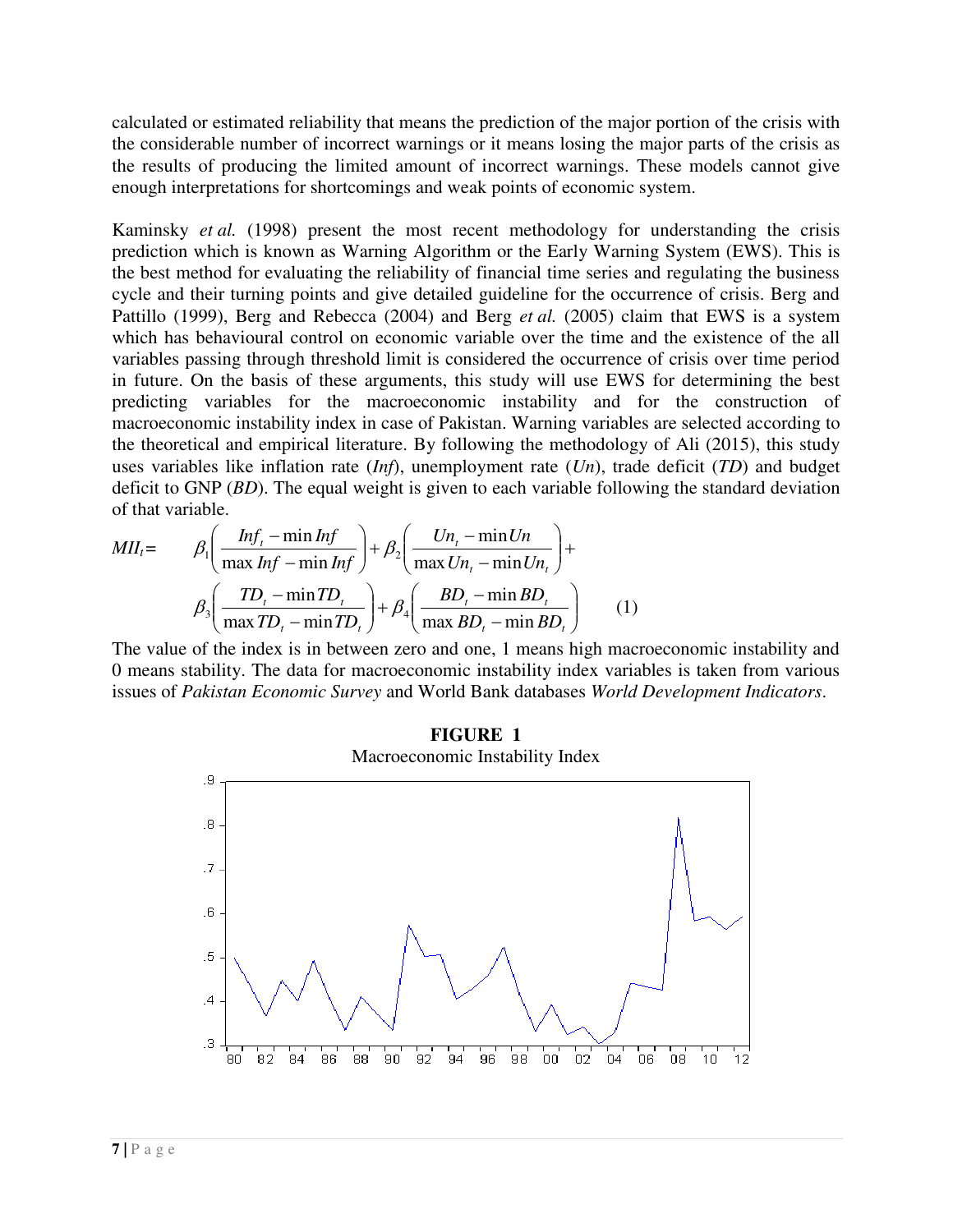Why does output of some countries grow faster than other? Most of theoretical and empirical literature of development economics revolves around this question. Kormendi and Meguire (1985) Grier and Tullock (1989), Barro (1991), Sala-i-Martin (1997), Fernández *et al.* (2001), Barro and Sala-i-Martin (2003), Hendry and Krolzig (2004) and Sala-i-Martin *et al.* (2004) have conducted time series and panel studies for investigating the determinants of economic growth. The main focus of above theoretical and empirical literature is to achieve sustainable level of economic growth.

For finding the impact of macroeconomic instability on economic growth the study uses the Cobb Douglas production function:

$$
Y = f(KL) \tag{2}
$$

This shows that output depends upon total capital and total labour. Ghura (1997) and Ramirez (1998) analyze that finance and labour are two main factors which are responsible for economic growth in case of Cameroon and Mexico. Following the methodology of Ghura (1997), Ramirez (1998) and Christopoulos and Tsionas (2004) the model of this study becomes as:

 $GPD_t = f(SSE_t, FIN_t, TLF_t, MIL_t, FDI_t)$  (3)

*GPD* = gross domestic product

*SSE* = secondary school enrollment

*FIN* = financial development

*TLF* = total labour force

*MII* = macroeconomic instability

*FDI* = foreign direct investment

 $t =$  time period

 For finding the responsiveness of dependent variable to independent variables, the equation can be written in the following form:

 $GPD_t = \alpha_0 SSE_t^{\alpha_1} FIN_t^{\alpha_2}TLF_t^{\alpha_3}MII_t^{\alpha_4}FDI_t^{\alpha_5}e^{t\alpha_6}$  $SSE_{t}^{\alpha_{1}}$  *FIN*  $_{t}^{\alpha_{2}}$  *TLF*  $_{t}^{\alpha_{3}}$  *MII*  $_{t}^{\alpha_{4}}$  *FDI*  $_{t}^{\alpha_{5}}$  *e t*<sup> $\alpha_{6}$ </sup> (4)

*e* = represent for the base of log

Following the log linear form of the function the model becomes as:  $LGDP_t = \alpha_0 + \alpha_1 LSSE_t + \alpha_2 LFIN_t + \alpha_3 TLF_t + \alpha_4 MII_t + \alpha_5 LFDI_t + e_t$ (5)

The main objective of this study is to analyze the impact of macroeconomic instability on GDP of Pakistan from 1980 to 2012. The data for all variables is taken from various issues of *Pakistan Economic Survey* and *World Development Indicators* databases maintained by World Bank.

## **ECONOMETRIC METHODOLOGY**

The use of econometric tools on macroeconomic models is one of the most important aspects within quantitative economic analysis. In most of macroeconomic data, the involvement of time trend makes the time series data non-stationary and the regression results of this data may be spurious. Nelson and Plosser (1982) mention that mostly time series data of macroeconomic variables have unit root problem. They conclude that existence or non-existence of unit root helps to check the authenticity of data generating process. Stationary and non-stationary data have some different features. The stationary time series data have temporary shocks which disappear over the time and series move back to their long-run means values. Whereas, shocks are permanent in non-stationary time series data. As a result, the variance and mean of a nonstationary time series depend upon time trend and series has: (*a*) no long-run mean to which the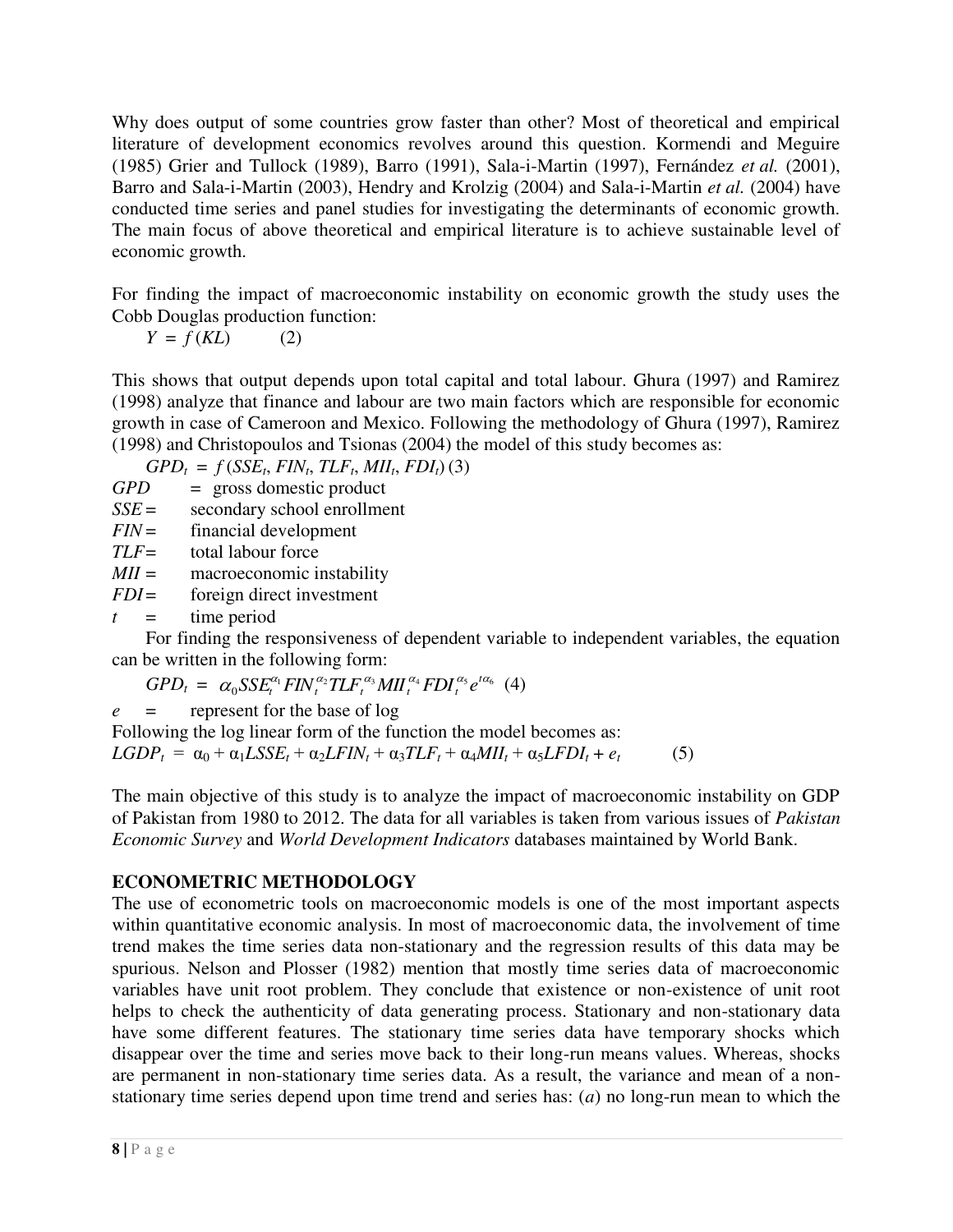series returns, and (*b*) variance will depend on time and approach infinity as time goes to infinity. In case if the time series data has only negative or positive shocks, the time series data is nonstationary (for details *see*, Dickey and Fuller, 1979). In literature, several unit root tests are available for making data stationary. For this purpose, the study uses Augmented Dickey-Fuller (ADF) unit root test (1981), Phillips Perron (PP) unit root test (1988) and Dickey-Fuller Generalized Least Squares (DF-GLS) unit root test (Illiott *et al.*, 1996).

#### **AUGMENTED DICKEY-FULLER (ADF) TEST**

Dickey and Fuller (1981) proposes the Augmented Dickey-Fuller (ADF). The general forms of the ADF can be written as:

$$
\Delta X_{t} = \delta X_{t-1} + \sum_{j=1}^{q} \phi_{j} \Delta X_{t-j} + e_{1t} \quad (6)
$$
  

$$
\Delta X_{t} = \alpha + \delta X_{t-1} + \sum_{j=1}^{q} \phi_{j} \Delta X_{t-j} + e_{2t} \quad (7)
$$
  

$$
\Delta X_{t} = \alpha + \beta t + \delta X_{t-1} + \sum_{j=1}^{q} \phi_{j} \Delta X_{t-j} + e_{3t} \quad (8)
$$

 $X_t$  is a time series for testing unit roots, t is the time trend and  $e_t$  is error term having white noise properties. If  $j = 0$ , it represents the simple DF test. The lagged dependent variables in the ADF regression equation are included until the error term becomes white noise. For checking the serial correlation of error terms LM test is used. The null and alternative hypotheses of ADF unit roots are:

H<sub>0</sub>: δ = 0 non-stationary time series; so it has unit root problem. H<sub>a</sub>:  $\delta$  < 0 stationary time series.

Applying OLS and computing  $\tau$  statistic of the estimated coefficient of  $X_{t-1}$  and comparing it with the Dickey Fuller (1979) critical  $\tau$  values, if the calculated value of  $\tau$  statistic is greater than the critical value then reject the H<sub>0</sub>. In this case the time series data is stationary. On the other hand, if we fail to reject  $H_0$ , the series is non-stationary. In this way by applying this procedure on all variables, we can easily find their respective orders of integration.

## **PHILLIPS AND PERRON (PP) UNIT ROOT TEST**

Null hypothesis of PP and ADF have same normalized bias statistics and asymptotic distributions. PP has two main advantages over ADF. First PP test has strong power to predict the heteroskedasticity and serial correlation in error term. Second, it is not needed to specify the lag length of test regression.

## **THE DF-GLS UNIT ROOT TEST**

Elliott et al. (1996) propose modifying DF test statistic using Generalized Least Squares (GLS) approach. They claim that modified DF test has best explanatory power for small sample size data as compare to simple DF and ADF. Moreover, DF-GLS unit root test has improved predicting power when an unknown mean or trend is present.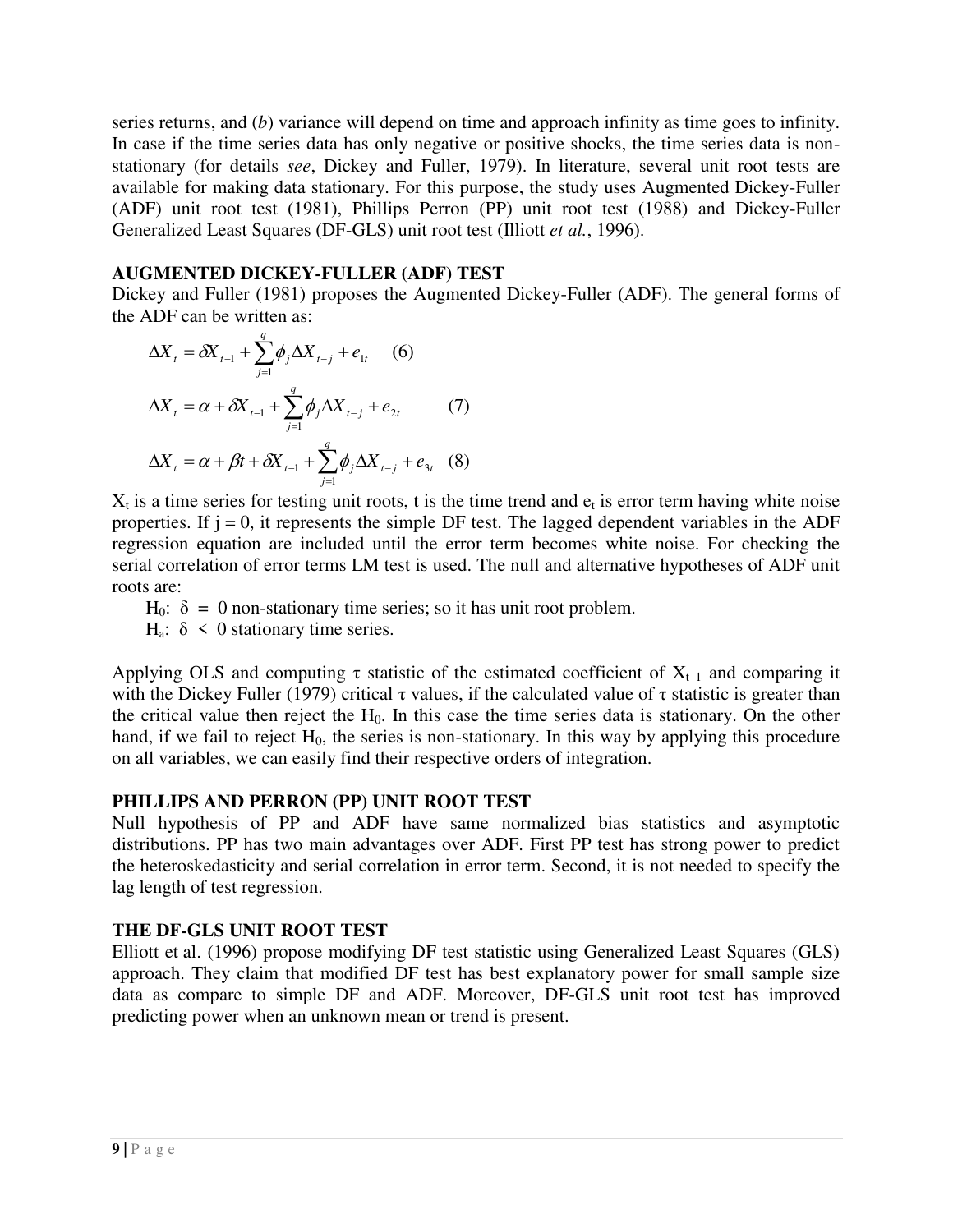# **AUTOREGRESSIVE DISTRIBUTIVE LAG (ARDL) APPROACH TO COINTEGRATION**

In literature, a number of cointegration tests for econometric analysis are available. Most famous and traditional cointegration tests are the residual based Engle-Granger (1987) test, Maximum Likelihood based on Johansen (1991/1992) and Johansen-Juselius (1990) tests. One thing common in these tests is that they require same order of integration for their analysis. These cointegration tests become invalid and inefficient when the variables of the model have different level of integration. Moreover, the analysis based on these tests of cointegration do not provide information about the structural breaks of time series data and also have low power of prediction. With the passage of time structural changes have occurred in time series such as economic crises, new institutional arrangements and changes in policy regime. The problem with these traditional methods is that the testing of the null hypothesis of structural stability against the alternative of a one-time structural break only. If such structural changes are present in the data generating process, but not allowed for in the specification of an econometric model, results may be biased.

ARDL bound testing approach presented by Pesaran and Pesaran (1997), Pesaran and Shin (1999), and Pesaran, Shin and Smith (2001) has numerous advantages over traditional methods of cointegration. Firstly, ARDL can be applied regardless of the order of integration. Secondly, ARDL bounds testing approach to cointegration can be used for small sample size (Mah, 2000). Thirdly, this approach allows to take sufficient number of lags for capturing the data generating process in a general to specific modeling framework (Laurenceson et al., 2003). Lastly, ARDL gives efficient and valid detailed information about the structural breaks in data.

This technique is based on Unrestricted Vector Error Correction Model (UVECM) which have better properties for short and long-run equilibrium as compared to traditional techniques (Pattichis, 1999). Pesaran and Shin (1997) and later on Pesaran et al. (2001) mention that under certain environment long-run correlation among macroeconomic variables can be found with the help of Autoregressive Distributive Lag Model (ARDL). After lag order selection for ARDL procedure, simply OLS can be used for identification and estimation. Valid estimates and inferences can be drawn through the presence of unique long-run alliance that is crucial for cointegration.

$$
\Delta \ln Y_t = \beta_1 + \beta_2 t + \beta_3 \ln Y_{t-1} + \beta_4 \ln X_{t-1} + \beta_5 \ln Z_{t-1} + \dots
$$
  
+ 
$$
\sum_{h=1}^p \beta_h \Delta \ln Y_{t-h} + \sum_{j=0}^p \gamma_j \Delta \ln X_{t-j} + \sum_{k=0}^p \phi_k \Delta \ln Z_{t-k} + \dots + u_{it}
$$
(9)

At first the study will find the direction of relationship among the variables in case of Pakistan by applying the bounds test using Wald test. This study uses different proxies for social progress as dependent variable and every model has different control variable with macroeconomic instability.

| H <sub>0</sub> : $\beta_3 = \beta_4 = \beta_5 = 0$ | (no cointegration among the variables) |
|----------------------------------------------------|----------------------------------------|
| $H_A: \beta_3 \neq \beta_4 \neq \beta_5 \neq 0$    | (cointegration among variables)        |

If there exits long-run cointegration relationship among the variables, then for finding short-run relationship the study uses the Vector Error Correction Model (VECM). The VECM is explained as under: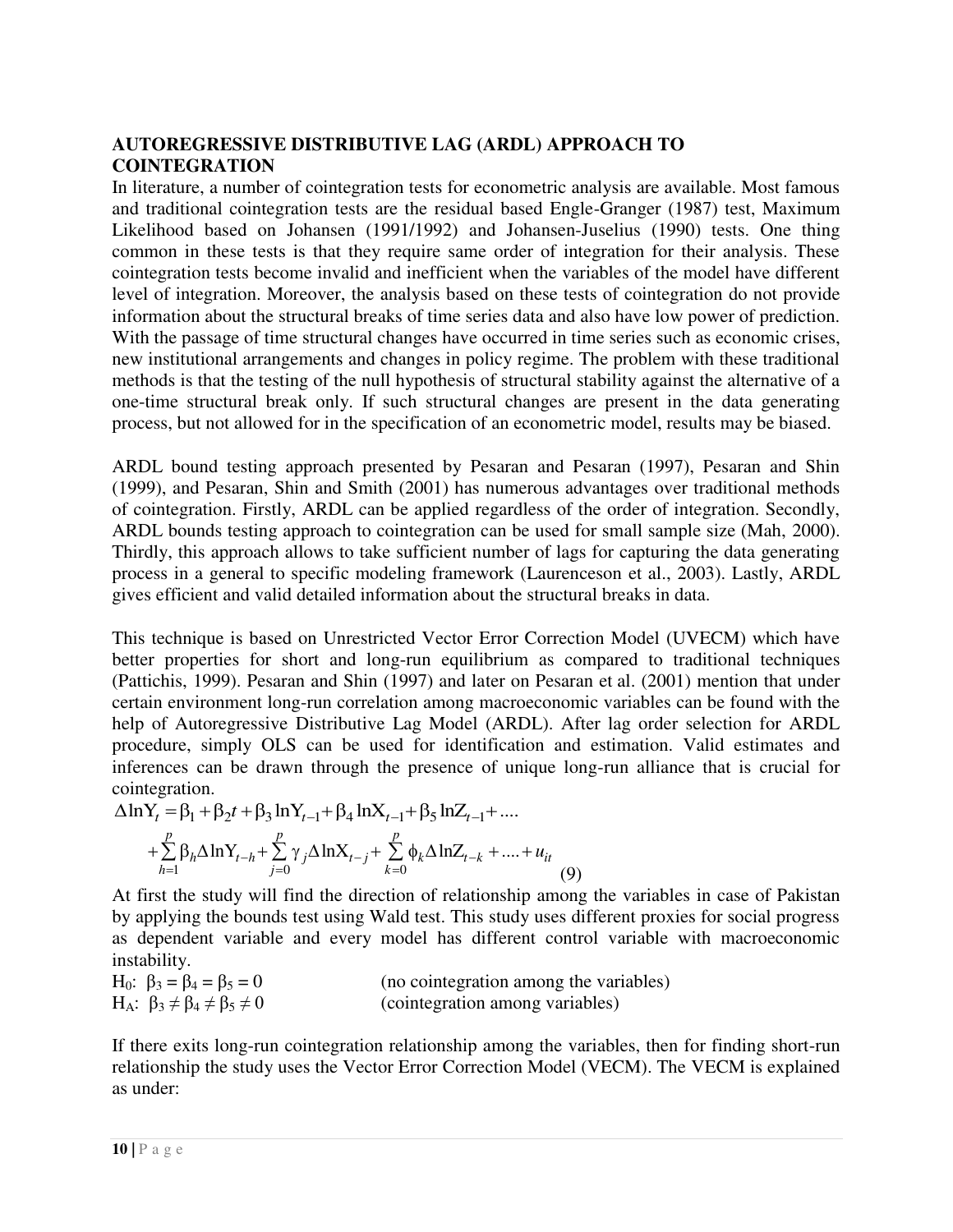$$
\Delta \ln Y_{it} = \beta_1 + \beta_2 t + \sum_{h=1}^{p} \beta_h \Delta \ln Y_{it-h} + \sum_{j=0}^{p} \gamma_j \Delta \ln X_{t-j} + \sum_{k=0}^{p} \phi_k \Delta \ln Z_{it-k} + \omega ECT_{t-1} + u_t
$$
(10)

For observing the causality among the variables, the study uses Granger causality test. For conserving time, effort and space the study avoids presenting the book material.

#### **EMPIRICAL RESULTS AND DISCUSSION**

For overviewing the temporal properties of data the descriptive statistics is presented in Table 1. The estimated results reveal that gross domestic product, financial development and macroeconomic instability are negatively skewed and secondary school enrollment, total labour force and foreign direct investment are positively skewed. The results show all variables have positive kurtosis. The estimated kurtosis and skewness are insignificant and different from zero so we reject null hypothesis of no normality. The values of Jarque-Bera show that all the variables of the model have zero mean and finite covariance, this confirms that selected data sets are normally distributed.

| Descriptive Statistics |            |            |            |            |        |            |
|------------------------|------------|------------|------------|------------|--------|------------|
|                        | <b>GDP</b> | <b>SSE</b> | <b>FIN</b> | <b>TLF</b> | MII    | <b>FDI</b> |
| Mean                   | 12.687     | 4.167      | 8.631      | 3.617      | 0.449  | 19.903     |
| Median                 | 12.741     | 4.095      | 8.680      | 3.555      | 0.428  | 19.858     |
| Maximum                | 13.360     | 4.553      | 9.198      | 4.083      | 0.819  | 22.444     |
| Minimum                | 11.859     | 3.859      | 7.981      | 3.221      | 0.304  | 17.198     |
| Std. Dev.              | 0.438      | 0.223      | 0.277      | 0.265      | 0.107  | 1.344      |
| <b>Skewness</b>        | $-0.200$   | 0.436      | $-0.221$   | 0.265      | 1.280  | 0.074      |
| Kurtosis               | 2.004      | 1.806      | 3.092      | 1.848      | 5.336  | 2.407      |
| Jarque-Bera            | 1.585      | 3.004      | 0.282      | 2.209      | 1.838  | 0.513      |
| Probability            | 0.452      | 0.222      | 0.868      | 0.331      | 0.398  | 0.773      |
| Sum                    | 418.680    | 137.534    | 284.855    | 119.365    | 14.819 | 656.813    |
| Sum Sq. Dev.           | 6.162      | 1.592      | 2.460      | 2.251      | 0.370  | 57.870     |
| <b>Observations</b>    | 33         | 33         | 33         | 33         | 33     | 33         |

| <b>TABLE 1</b>                |
|-------------------------------|
| <b>Descriptive Statistics</b> |

Table 2 reports the correlation matrix of variables, the results reveal that gross domestic product has positive and significant correlation with secondary school enrollment, financial development, total labour force and foreign direct investment whereas it has positive but insignificant relationship with macroeconomic instability in case of Pakistan. Secondary school enrollment has positive and significant correlation with financial development, total labour force, macroeconomic instability and foreign direct investment. The results show financial development has positive and significant correlation with total labour force and foreign direct investment but it is insignificant in case of macroeconomic instability. Total labour force has positive and insignificant correlation with macroeconomic instability whereas it has positive and significant correlation with foreign direct investment. Macroeconomic instability has positive and significant correlation with foreign direct investment. The overall estimated results show that all the variables of the model have positive and significant correlation when gross domestic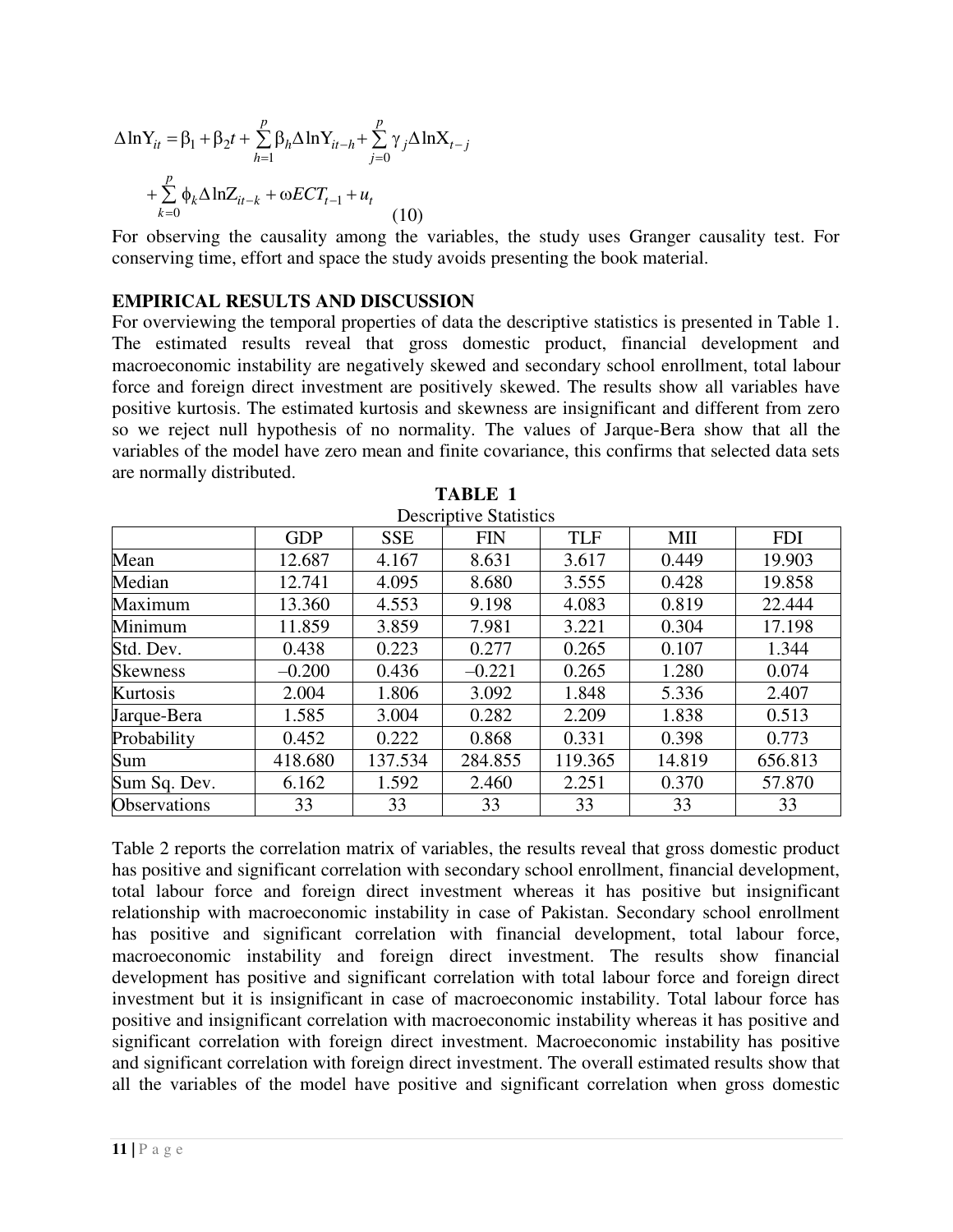product is dependent variable. The results of the correlation matrix shows there is no problem of multicolinearity among the explanatory variables.

| <b>GDP</b> | 1.000                 |                       |                        |                        |                    |            |
|------------|-----------------------|-----------------------|------------------------|------------------------|--------------------|------------|
| <b>SSE</b> | 0.962<br>$(9.63)$ *** | 1.000                 |                        |                        |                    |            |
| <b>FIN</b> | 0.916<br>$(8.74)$ *** | 0.500<br>$(9.01)$ *** | 1.000                  |                        |                    |            |
| <b>TLF</b> | 0.981<br>$(8.72)$ *** | 0.587<br>$(5.34)$ *** | 0.586<br>$(10.67)$ *** | 1.000                  |                    |            |
| MII        | 0.716<br>0.255        | 0.183<br>$(1.03)*$    | 0.109<br>0.613         | 0.153<br>0.867         | 1.000              |            |
| <b>FDI</b> | 0.916<br>$(8.73)$ *** | 0.472<br>$(9.96)$ *** | 0.639<br>$(6.11)$ ***  | 0.685<br>$(10.60)$ *** | 0.242<br>$(1.38)*$ | 1.000      |
|            | <b>GDP</b>            | <b>SSE</b>            | <b>FIN</b>             | <b>TLF</b>             | МII                | <b>FDI</b> |

**TABLE 2 Pairwise Correlation** 

NOTE: The asterisks \*\*\*, \*\* and \* denote the significant at 1%, 5% and 10% levels, respectively.

## **ESTIMATED RESULTS OF UNIT ROOT TESTS**

The results of unit root tests of gross domestic product model are reported in Table 3. The results of ADF and PP tests show gross domestic product is stationary at level but it is non-stationary at level in case of DF-GLS test. The results of ADF, PP and DF-GLS tests reveal that macroeconomic instability is stationary at level. The estimated results of ADF, PP and DF-GLS tests highlight that secondary school enrollment, financial development, total labour force and foreign direct investment are not stationary at level. At first difference gross domestic product, secondary school enrollment, financial development, total labour force, macroeconomic instability and foreign direct investment are stationary in case of ADF, PP and DF-GLS tests. Hence there is mixed order of integration which is suitable condition for applying ARDL cointegration approach. **TABLE 3 Unit Root Tests** 

| <b>TABLE 3 UNIT ROOT TESTS</b> |             |             |             |  |  |
|--------------------------------|-------------|-------------|-------------|--|--|
| Variables                      | <b>ADF</b>  | <b>PP</b>   | DF-GLS      |  |  |
| <b>GDP</b>                     | $-3.147**$  | $-2.653*$   | 0.344       |  |  |
| <b>SSE</b>                     | 0.302       | 0.556       | 1.216       |  |  |
| <b>FIN</b>                     | $-1.286$    | $-1.322$    | 0.343       |  |  |
| <b>TLF</b>                     | 0.991       | 2.223       | 0.830       |  |  |
| MII                            | $-2.953**$  | $-3.033**$  | $-2.862***$ |  |  |
| <b>FDI</b>                     | $-1.462$    | $-1.502$    | $-0.945$    |  |  |
| At First Difference            |             |             |             |  |  |
| $\triangle$ GDP                | $-3.545***$ | $-3.514***$ | $-2.999***$ |  |  |
| $\triangle$ SSE                | $-6.710***$ | $-6.710***$ | $-6.785***$ |  |  |
| $\Delta$ FIN                   | $-4.882***$ | $-4.882***$ | $-3.890***$ |  |  |
| $\Delta TLF$                   | $-6.372***$ | $-6.405***$ | $-6.402***$ |  |  |
| $\Delta$ MII                   | $-7.902***$ | $-8.348***$ | $-7.547***$ |  |  |
| $\Delta$ FDI                   | $-4.546***$ | $-4.584***$ | $-4.352***$ |  |  |

Note: The asterisks \*\*\*, \*\* and \* denote the significant at 1%, 5% and 10% levels, respectively.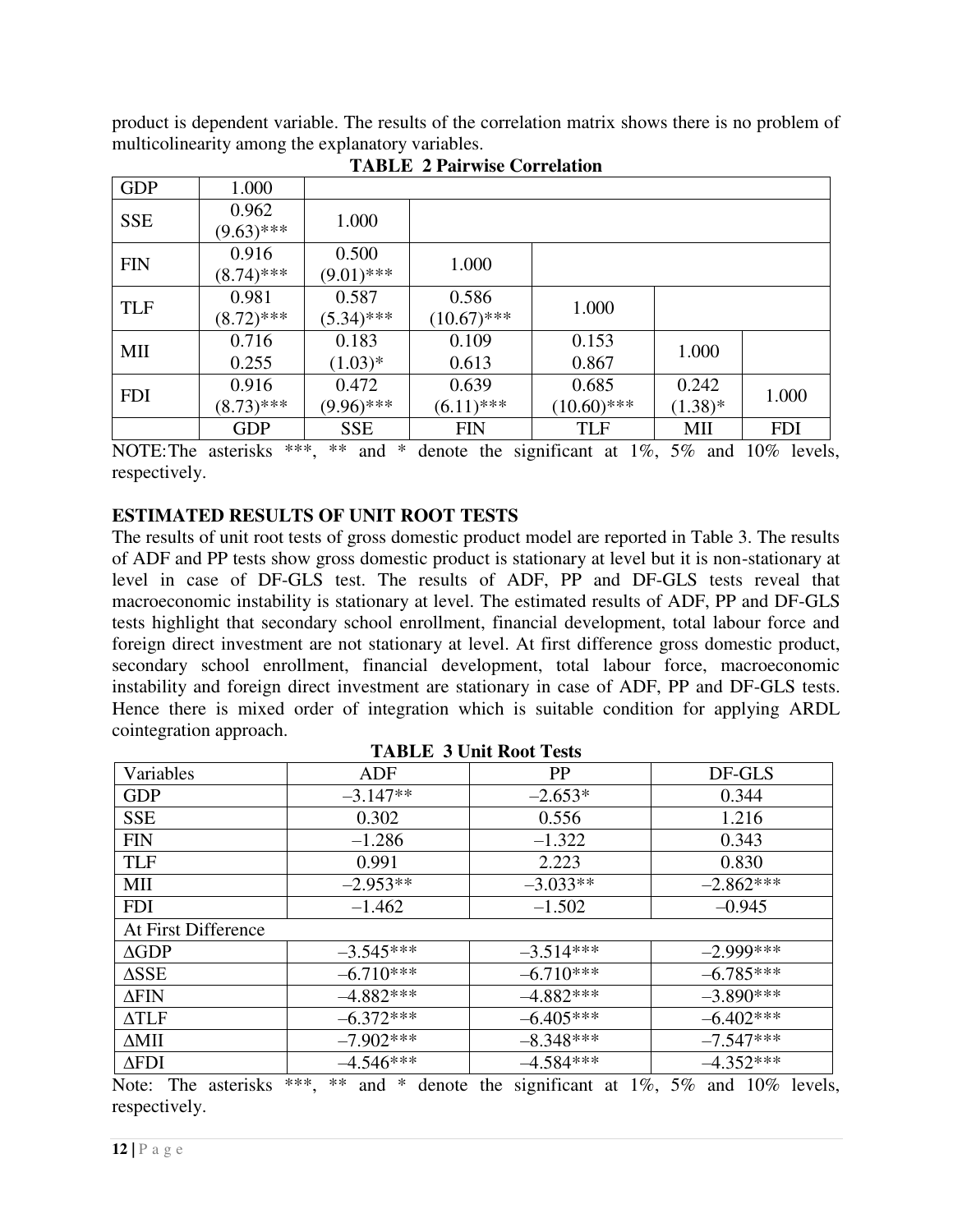The figure in the parenthesis is the optimal lag structure for ADF and DF-GLS tests, bandwidth for the PP unit root test is determined by the Schwarz Bayesian Criterion.

# **LAG LENGTH SELECTION CRITERIA**

By keeping in view the number of observations and variables the lag order selection criterions are reported in Table 4; maximum two lags are allowed to Vector Auto-Regressive process. The results show that all criterions allow optimal lag length 1, except Akaike information criterion. Thus, following the sequential modified LR test statistic, Final prediction error, Schwarz information criterion and Hannan-Quinn information criterion lag length 1, is used for the variables of this model.

| <b>TABLE 4</b>                   |  |  |  |  |
|----------------------------------|--|--|--|--|
| VAR Lag Order Selection Criteria |  |  |  |  |
| GDP, SSE, FIN, TLF, MII, FDI     |  |  |  |  |
| Time Period: 1980-2012           |  |  |  |  |

| Lag | LogL    | LR       | <b>FPE</b>  | AIC        | <b>SC</b>  | HO         |
|-----|---------|----------|-------------|------------|------------|------------|
|     | 123.684 | NA       | $2.03e-11$  | $-7.592$   | $-7.314$   | $-7.502$   |
|     | 319.261 | 302.829* | $7.20e-16*$ | $-17.887$  | $-15.945*$ | $-17.254*$ |
|     | 356.913 | 43.724   | $8.59e-16$  | $-17.994*$ | $-14.386$  | $-16.818$  |

\* indicates lag order selected by the criterion

LR Sequential modified LR test statistic (each test at 5% level)

FPE Final prediction error

AIC Akaike information criterion

SC Schwarz information criterion

HQ Hannan-Quinn information criterion

## **ESTIMATED ARDL BOUNDS TESTING APPROACH**

For investigating the cointegration among gross domestic product, secondary school enrollment, financial development, total labour force, macroeconomic instability and foreign direct investment ARDL bounds testing approach is used. The results of ARDL bounds testing approach are presented in Table 5.  $TAP$ 

| TABLE 5                             |  |  |  |  |
|-------------------------------------|--|--|--|--|
| <b>ARDL Bounds Testing Approach</b> |  |  |  |  |
| Dependent Variable: GDP             |  |  |  |  |
|                                     |  |  |  |  |

| $\Lambda \text{NUL}$ (1, 0, 1, 0, 0, 0) |                    |                    |                    |                    |  |
|-----------------------------------------|--------------------|--------------------|--------------------|--------------------|--|
| Critical Value                          | F-Statistics 4.536 |                    | W-statistic 27.218 |                    |  |
|                                         | Lower Bound        | <b>Upper Bound</b> | Lower Bound        | <b>Upper Bound</b> |  |
| 95%                                     | 3.069              | 4.518              | 18.415             | 27.108             |  |
| 90%                                     | 2.559              | 3.788              | 15.357             | 22.730             |  |

The calculated F-statistic (4.536) is greater than the upper bound (4.518) value of Pesaran, Shin and Smith (2001) at 5 percent and the calculated W-statistic (27.218) is greater than the upper bound (27.108) value of Pesaran, Shin and Smith (2001) at 5 percent. So null hypothesis of no cointegration is rejected which confirms cointegration among the variables of the model. The calculated F-statistic and W-statistic have verified the existence of cointegration among the variables of model. Now long-run relationship among GDP, secondary school enrollment,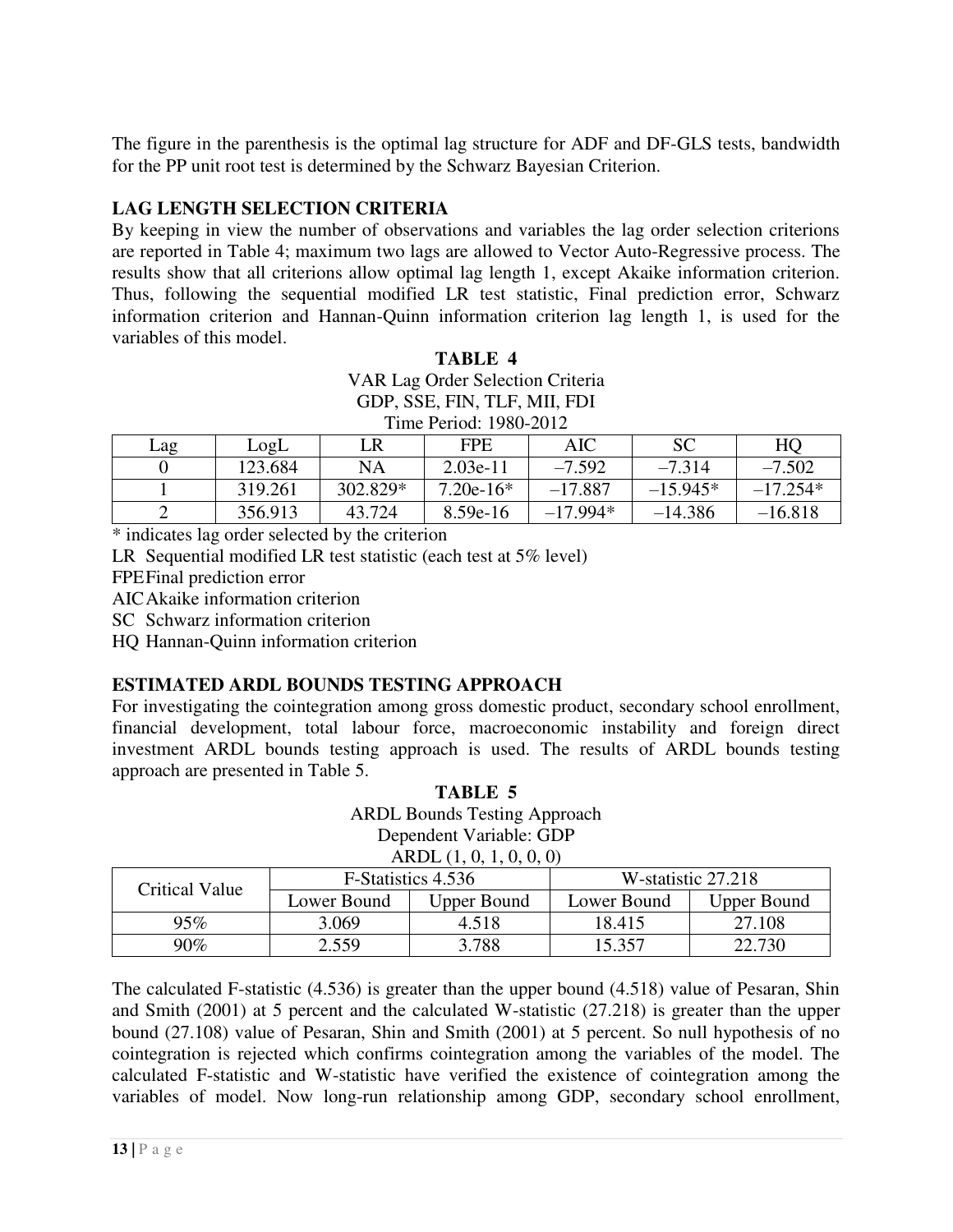financial development, total labour force, macroeconomic instability and foreign direct investment can be examined. The estimated long-run results are presented in Table 6.

> **TABLE 6**  Estimated Long Run Coefficients using the ARDL Approach ARDL (1, 0, 1, 0, 0, 0) Dependent Variable: GDP Time Period 1981-2012

| Regressor  | Coefficients | Standard-Error | T-Ratio (Prob)   |
|------------|--------------|----------------|------------------|
| <b>SSE</b> | 0.775        | 0.316          | 2.450 [0.022]    |
| <b>FIN</b> | 0.348        | 0.081          | 4.330 [0.000]    |
| <b>TLF</b> | 0.157        | 0.312          | $0.504$ [0.618]  |
| MII        | $-0.080$     | 0.043          | $-1.846$ [0.077] |
| <b>FDI</b> | 0.089        | 0.014          | $6.221$ [0.000]  |
| $\Gamma$   | 4.409        | 0.613          | 7.189 [0.000]    |

The coefficient of secondary school enrollment shows there is positive and significant relationship between secondary school enrollment and GDP. The results show 1 percent increase in secondary school enrollment creates (0.772) percent increase in GDP in Pakistan and this relationship is significant at 5 percent. There is positive and significant relationship between financial development and GDP. The estimated results show 1 percent increase in financial development brings (0.348) percent increase in GDP and this relationship has 1 percent level of significance level. Total labour force has positive and insignificant relationship with GDP in case of Pakistan. The estimated results show that there is negative and significant relationship between macroeconomic instability and GDP in case of Pakistan. The results reveal that 1 percent increase in macroeconomic instability brings (–0.080) percent decrease in GDP and this relationship is significant at 10 percent. The coefficient of foreign direct investment shows that there is positive and significant relationship between foreign direct investment and GDP in Pakistan. The estimated results show that 1 percent increase in foreign direct investment brings 0.089 percent increase in GDP at 1 percent level of significance. The overall long-run results show that secondary school enrollment, financial development and foreign direct investment have positive and significant impact on GDP. Whereas macroeconomic instability has negative and significant impact on GDP in Pakistan. So we reject the null hypothesis that macroeconomic instability does not have impact on GDP in Pakistan. This shows that for increasing GDP the government should reduce the macroeconomic instability and increase secondary school enrollment, financial development and foreign direct investment in Pakistan.

## **ESTIMATED SHORT RUN DYNAMICS**

The short-run dynamics are presented in Table 7, the study uses Vector Error-Correction Model (VECM) for investigating the short-run dynamic among GDP, secondary school enrollment, financial development, total labour force, macroeconomic instability and foreign direct investment in case of Pakistan. The estimates show that secondary school enrollment has positive and significant impact on GDP in Pakistan. The results show that in short-run there is negative and insignificant relationship between financial development and GDP and this relationship is opposite to long-run results. The estimates show that there is positive but insignificant relationship between total labour force and GDP in Pakistan. The estimated results show that there is negative and significant relationship between macroeconomic instability and GDP in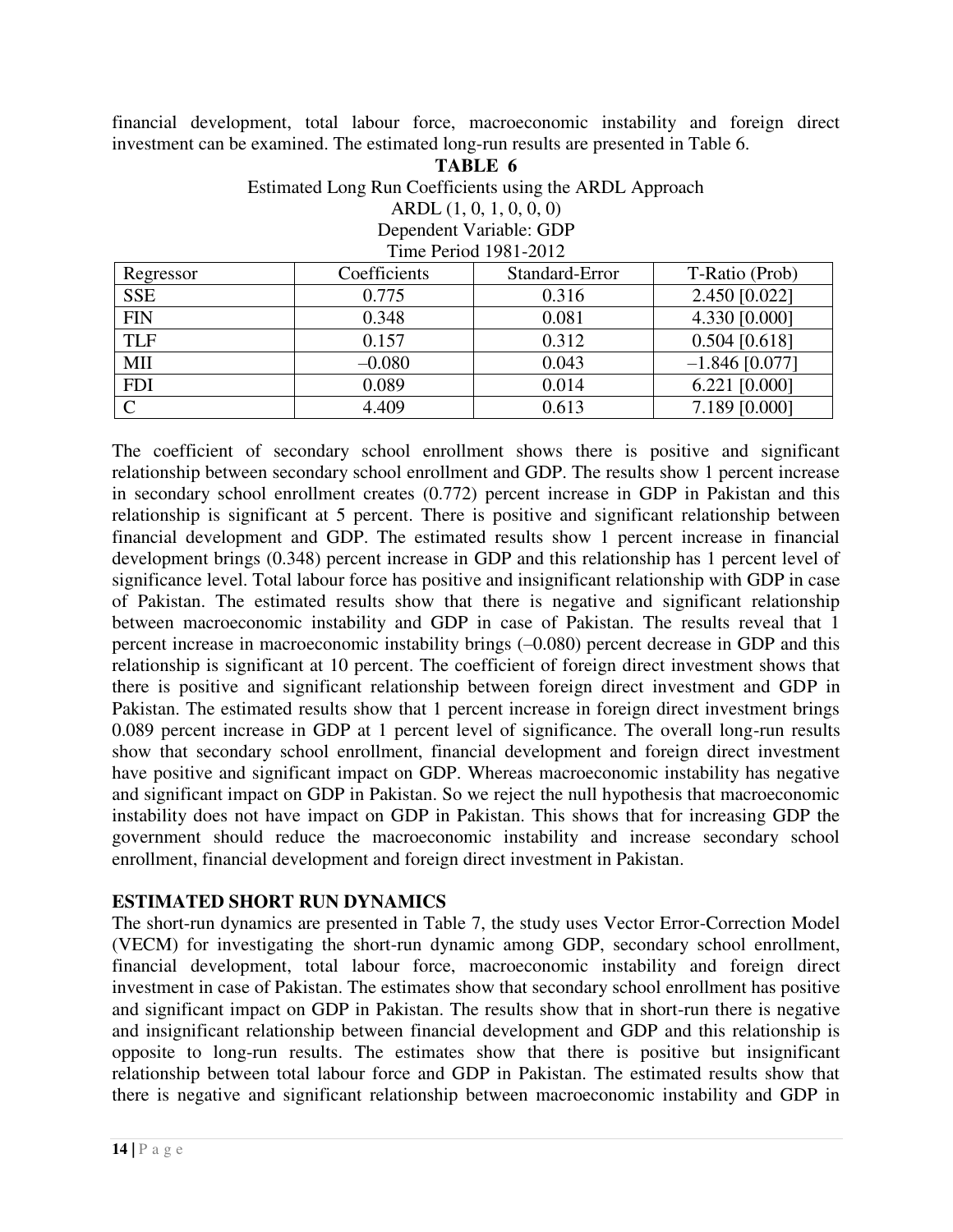Pakistan. There is positive and significant relationship between foreign direct investment and GDP in Pakistan. The short-run dynamics show that secondary school enrollment and foreign direct investment are more fruitful for increasing GDP in Pakistan whereas by reducing macroeconomic instability the government can also achieve targeted GDP in Pakistan. The negative and significant coefficient (–0.252) of ECM is theoretically correct. The negative and significant value of ECM shows the speed of adjustment from short-run to long-run equilibrium. The estimates of ECM reveal that short-run needs three years and nine month to converge in the long-run equilibrium. Moreover, short-run deviations in the last period are corrected by 25.286 percent in future in case of Pakistan.

#### **TABLE 7**

Error Correction Representation ARDL (1, 0, 1, 0, 0, 0)

Dependent Variable: dGDP  $T<sub>ima</sub>$  Deriod 1081-2012

| THE LEHOT 1901- $2012$         |              |                         |                  |  |  |  |
|--------------------------------|--------------|-------------------------|------------------|--|--|--|
| Regressor                      | Coefficients | Standard-Error          | T-Ratio (Prob)   |  |  |  |
| dSSE                           | 0.196        | 0.064                   | 3.058 [0.005]    |  |  |  |
| dFIN                           | $-0.039$     | 0.036                   | $-1.071$ [0.294] |  |  |  |
| dTLF                           | 0.039        | 0.083                   | $0.475$ [0.639]  |  |  |  |
| dMII                           | $-0.020$     | 0.011                   | $-1.762$ [0.090] |  |  |  |
| dFDI                           | 0.022        | 0.006                   | 3.754 [0.001]    |  |  |  |
| $ECM(-1)$                      | $-0.252$     | 0.055                   | $-4.586$ [0.000] |  |  |  |
| R-Squared                      | 0.727        | R-Bar-Squared           | 0.647            |  |  |  |
| S.E. of Regression             | 0.011        | F-Stat. $F(6, 25)$      | 10.671 [0.000]   |  |  |  |
| Mean of Dependent              | 0.046        | S.D. of Dependent       | 0.019            |  |  |  |
| Variable                       |              | Variable                |                  |  |  |  |
| <b>Residual Sum of Squares</b> | 0.003        | Equation Log-likelihood | 102.68           |  |  |  |
| Akaike Info. Criterion         | 94.683       | Schwarz Bayesian        | 88.82            |  |  |  |
|                                |              | Criterion               |                  |  |  |  |
| DW-statistic                   | 2.193        |                         |                  |  |  |  |

#### **TABLE 8**

Diagnostic Tests

| <b>Test Statistics</b>       | LM-Version               | F-Version        |
|------------------------------|--------------------------|------------------|
| A-Serial Correlation CHSQ(1) | $0.502$ [0.478]*F(1,23)* | $0.366$ [0.551]* |
| B-Functional Form CHSQ(1)    | $1.352$ [0.245]*F(1,23)* | $1.015$ [0.324]* |
| $C\text{-}Normally CHSQ(2)$  | $1.333$ [0.513]*         | Not-applicable   |
| D-Heteroscedasticity CHSQ(1) | $0.329$ [0.566]*F(1,30)* | $0.311$ [0.581]* |

A Lagrange multiplier test of residual serial correlation

B Ramsey's RESET test using the square of the fitted values

C Based on a test of Skewness and kurtosis of residuals

D Based on the regression of squared residuals on squared fitted values

#### **DIAGNOSTIC TESTS**

The estimated results of diagnostic tests are shown in Table 8. The estimated results of Lagrange multiplier test of residual serial correlation show that there is no serial correlation among the variables of the model. Ramsey's RESET test using the square of the fitted values shows that the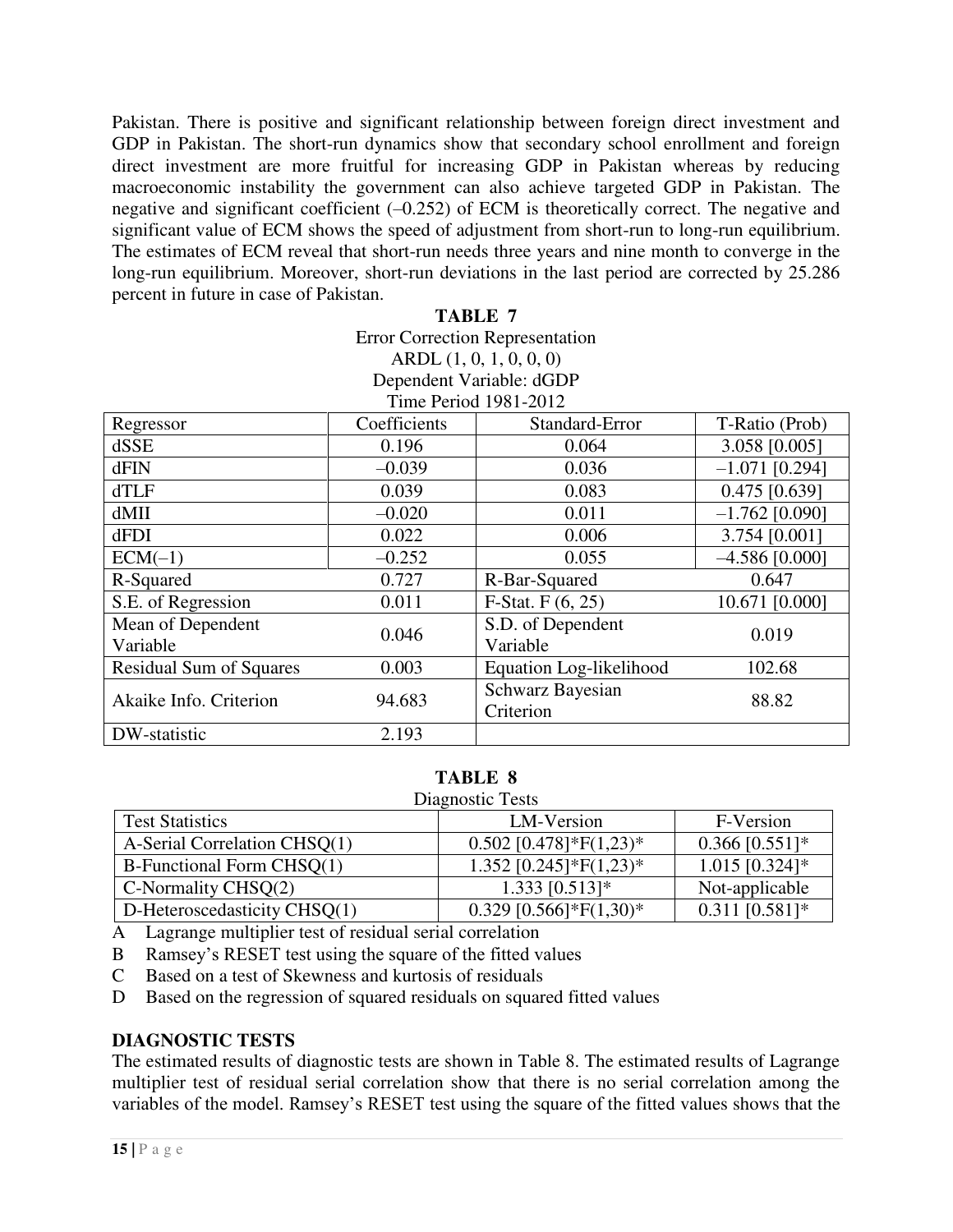model has correct functional form. Normality based on Skewness and Kurtosis explains that the time series data of all variables is normally distributed. The results show that there is no problem of heteroscedasticity.

# **MODEL SPECIFICATION**

The stability of model provides information regarding the estimated model of Gross Domestic Product has been shifted or not over time. The results of Cumulative Sum (CUSUM) and the Cumulative Sum of the Squares (CUSUMSQ) tests are reported in Figures 2 and 3. These figures show that Cumulative Sum (CUSUM) and Cumulative Sum of the Squares (CUSUMSQ) lie between the two critical lines which indicates that the estimated model is stable.



# **ESTIMATED GRANGER CAUSALITY TEST**

Granger causality test results are presented in the Table 9. The estimated results reveal secondary school education does cause GDP but GDP does not cause secondary school education in Pakistan. This shows unidirectional causality running from secondary school education to GDP in Pakistan. The results show unidirectional causality also runs from GDP to financial development in Pakistan. The results show total labour force does cause GDP but GDP does not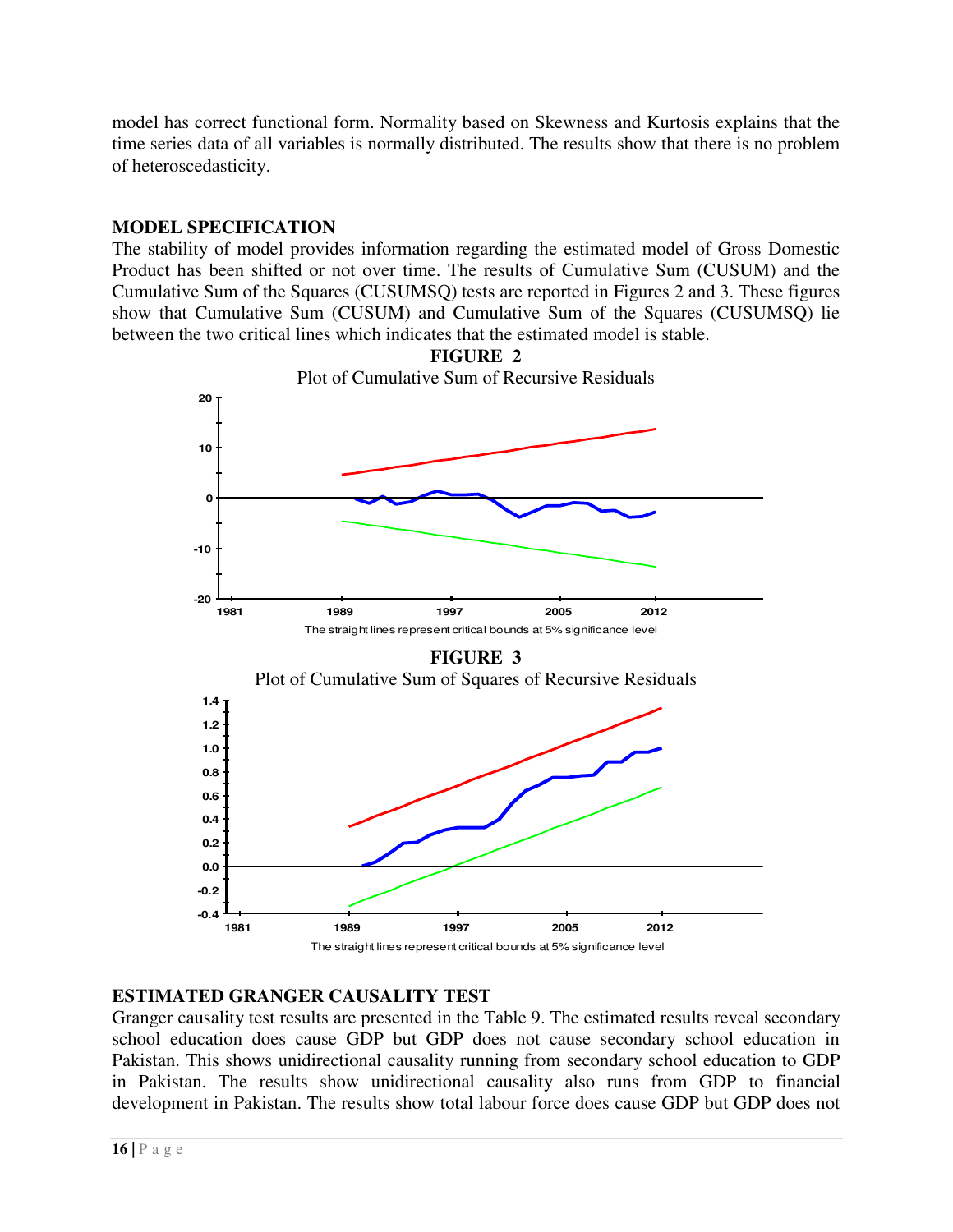cause total labour force in Pakistan. So there is unidirectional causal relationship between total labour force and GDP in Pakistan. The estimated results reveal that macroeconomic instability does cause GDP but GDP does not cause macroeconomic instability in Pakistan. This shows unidirectional causality running from macroeconomic instability to GDP in Pakistan.

| <b>TABLE</b> |  |
|--------------|--|
|--------------|--|

Pairwise Granger Causality Tests Sample: 1980 - 2012

| Null Hypothesis                 | F-Statistic | Prob. |
|---------------------------------|-------------|-------|
| SSE does not Granger Cause GDP  | 1.880       | 0.015 |
| GDP does not Granger Cause SSE  | 0.327       | 0.889 |
| FIN does not Granger Cause GDP  | 0.693       | 0.635 |
| GDP does not Granger Cause FIN  | 2.870       | 0.046 |
| TLF does not Granger Cause GDP  | 1.921       | 0.066 |
| GDP does not Granger Cause LTLF | 1.040       | 0.426 |
| MII does not Granger Cause GDP  | 1.948       | 0.021 |
| GDP does not Granger Cause MII  | 1.449       | 0.257 |
| FDI does not Granger Cause GDP  | 2.951       | 0.042 |
| GDP does not Granger Cause FDI  | 2.566       | 0.066 |
| FIN does not Granger Cause SSE  | 0.657       | 0.660 |
| SSE does not Granger Cause FIN  | 1.493       | 0.243 |
| TLF does not Granger Cause SSE  | 2.811       | 0.049 |
| SSE does not Granger Cause TLF  | 0.822       | 0.550 |
| MII does not Granger Cause SSE  | 1.879       | 0.150 |
| SSE does not Granger Cause MII  | 0.341       | 0.880 |
| FDI does not Granger Cause SSE  | 0.557       | 0.730 |
| SSE does not Granger Cause FDI  | 1.347       | 0.292 |
| TLF does not Granger Cause FIN  | 1.450       | 0.257 |
| FIN does not Granger Cause TLF  | 1.557       | 0.225 |
| MII does not Granger Cause FIN  | 0.558       | 0.730 |
| FIN does not Granger Cause MII  | 0.347       | 0.876 |
| FDI does not Granger Cause FIN  | 3.161       | 0.033 |
| FIN does not Granger Cause FDI  | 1.409       | 0.270 |
| MII does not Granger Cause TLF  | 1.485       | 0.246 |
| TLF does not Granger Cause MII  | 0.346       | 0.877 |
| FDI does not Granger Cause TLF  | 1.390       | 0.277 |
| TLF does not Granger Cause FDI  | 1.551       | 0.226 |
| FDI does not Granger Cause MII  | 1.385       | 0.278 |
| MII does not Granger Cause FDI  | 3.806       | 0.017 |

The results show that there is bidirectional causal relationship between foreign direct investment and GDP in case of Pakistan. The results show secondary school education has no causal relationship with financial development, macroeconomic instability and foreign direct investment in Pakistan. But unidirectional causality running from total labour force to secondary school education in Pakistan is observed. The estimated results reveal that foreign direct investment does cause financial development but financial development does not cause foreign direct investment in Pakistan. The results reveal that unidirectional causality running from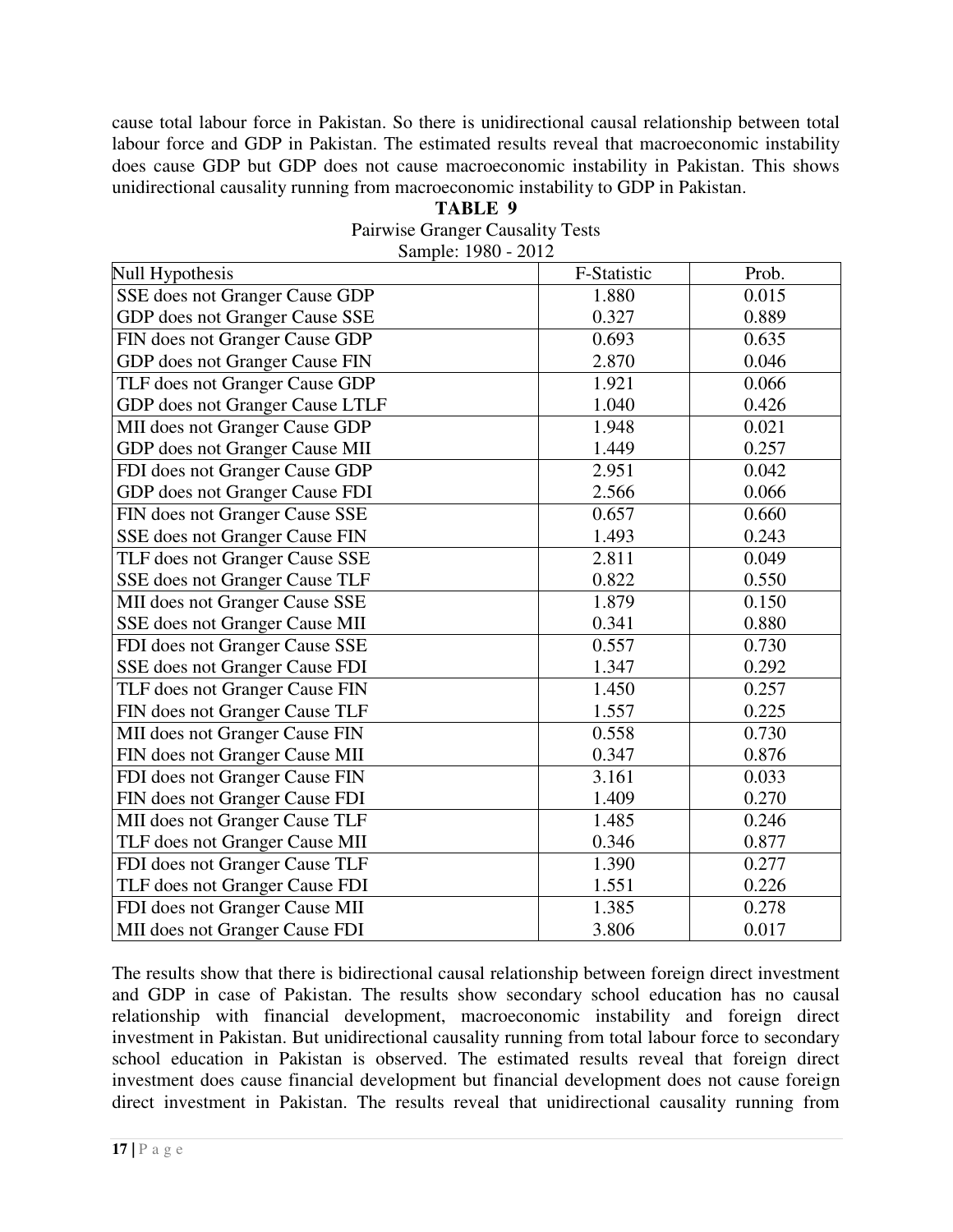macroeconomic instability to foreign direct investment in Pakistan is observed. The results of Granger causality test suggest that for increasing GDP, the government of Pakistan should reduce macroeconomic instability and at the same time level of secondary education, financial development, quality of total labour force and foreign direct investment should be increased.

#### **CONCLUSIONS**

The results of the ARDL bound testing approach show that there is cointegration among the variables of the model. The long-run results show that secondary school education has positive and significant relationship with GDP in Pakistan. The long-run estimates show that there is positive and significant relationship between financial development and GDP in Pakistan. The total labour force has positive and insignificant impact on GDP in Pakistan. But macroeconomic instability has negative and significant long-run relationship with GDP in Pakistan. The estimated long-run results show foreign direct investment has positive and significant impact on GDP in Pakistan. The short-run dynamic shows that secondary school education and foreign direct investment have positive and significant relationship with GDP in Pakistan. Financial development has negative and total labour force has positive but insignificant short-run relationship with GDP in Pakistan.

The short-run coefficients reveal that macroeconomic instability has negative and significant impact on GDP in case of Pakistan. The negative and significant value of ECM shows the speed of adjustment from short-run to long-run equilibrium. The estimates of ECM reveal that shortrun needs four year to converge in the long-run equilibrium. The diagnostic tests results reveal that there is no serial correlation, heteroscedasticity and model has correct functional form with normally distributed data. The results of the Granger causality test show all the independent variables have causal relationship with GDP in Pakistan. This confirms that for getting a targeted GDP, Pakistan should make macroeconomic environment stable with suitable financial development and education level.

The study concludes that the government has to play its role in raising the pace of economic growth in Pakistan. For this purpose, appropriate policies need to be formulated and implemented for making the economic environment conducive to economic growth. These policies may also help in bringing macroeconomic stability. It helps in reaping the full fruit of economic development in the country.

#### **REFERENCES**

- Alam, I. and R. Quazi (2003), Determinants of capital flight: An econometric case study of Bangladesh. *International Review of Applied Economics*, Volume 17(1), pp. 85-103. <http://dx.doi.org/10.1080/713673164>
- Ali, A. (2015), The Impact of Macroeconomic Instability on Social Progress: An Empirical Analysis of Pakistan. Doctoral dissertation. National College of Business Administration and Economics (NCBAE), Lahore (Pakistan).
- Azam, J. P. (1997), Public debt and the exchange rate in the CFA Franc Zone. *Journal of African Economies*, Volume 6(1), pp. 54-84.
- Azam, J. P. (1999), Dollars for sale: Exchange rate policy and inflation in Africa. *World Development*, Volume 27(10), pp. 1843-1859. [http://dx.doi.org/10.1016/S0305-750X\(99\)00088-1](http://dx.doi.org/10.1016/S0305-750X(99)00088-1)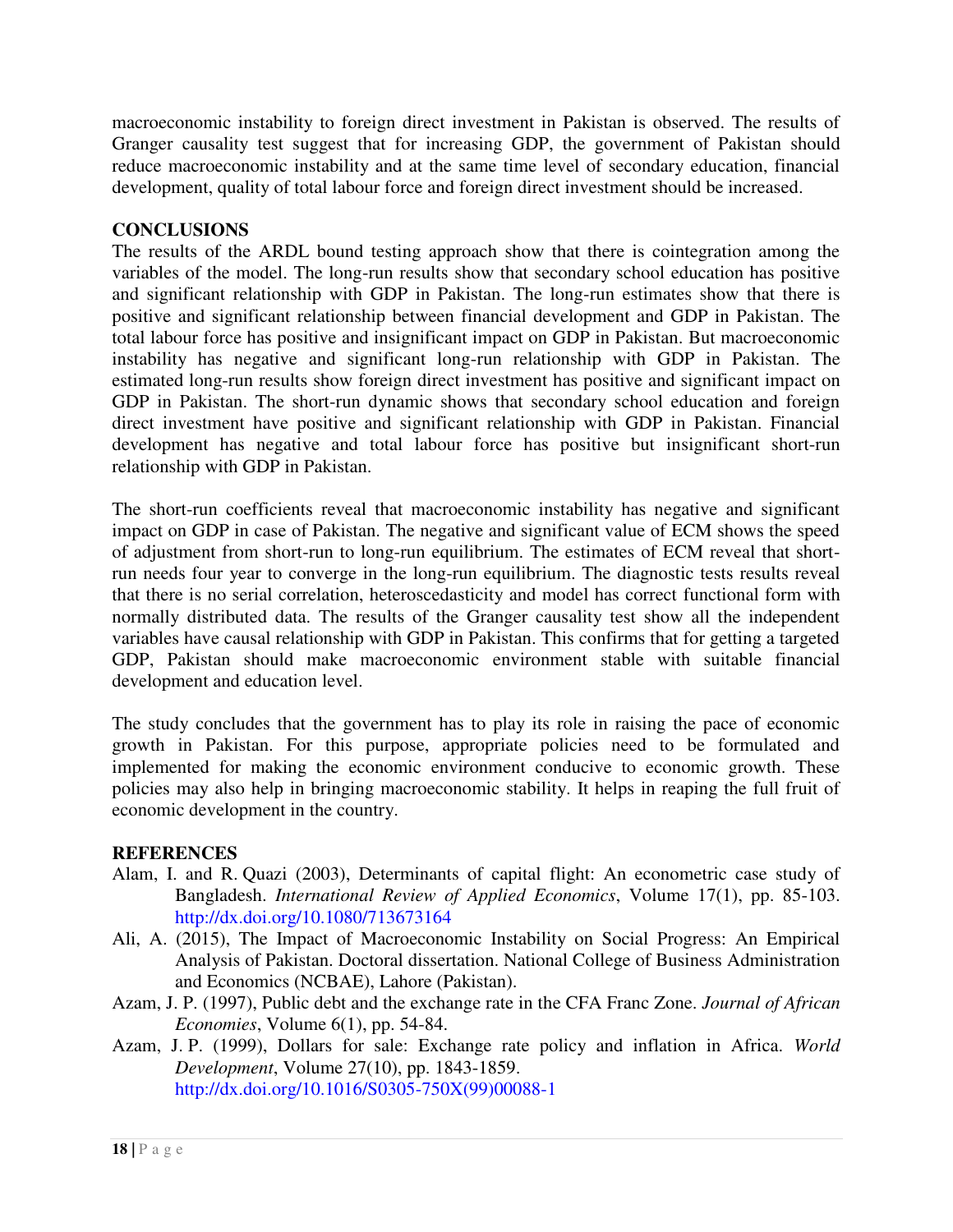- Azam, J. P. (1999), Institutions for macroeconomic stability in Africa. *Journal of African Economies*, Volume 8 (Supplement 1), pp. 6-29. [http://dx.doi.org/10.1093/jafeco/8.suppl\\_1.6](http://dx.doi.org/10.1093/jafeco/8.suppl_1.6)
- Baker, D. (1998), *Getting Prices Right*: *The Debate Over the Accuracy of the Consumer Price Index*. New York: M. E. Sharpe, Armonk.
- Barro, R. J. and X. Sala-i-Martin (2003), *Economic Growth*. MIT Press Books, 1.
- Barro, Robert J. (1991), Economic growth in a cross section of countries. *The Quarterly Journal of Economics,* Volume 106(2), pp. 407-443. <http://dx.doi.org/10.2307/2937943>
- Berg, A. and C. Pattillo (1999), Predicting currency crises: The indicators approach and an alternative. *Journal of International Money and Finance*, Volume 18(4), pp. 561-586. [http://dx.doi.org/10.1016/S0261-5606\(99\)00024-8](http://dx.doi.org/10.1016/S0261-5606(99)00024-8)
- Berg, A. and Rebecca N. Coke (2004), Autocorrelation-corrected standard errors in panel Probits: An application to currency crisis prediction. *IMF Working Paper* 04/39, International Monetary Fund, Washington, DC.
- Berg, A., E. Borensztein and C. Pattillo (2005), Assessing early warning systems: How have they worked in practice? *IMF Staff Papers*, Volume 52(3), pp. 462-502.
- Brock, W. A. and M. S. Taylor (2005), Economic growth and the environment: a review of theory and empirics. *Handbook of Economic Growth*, Volume 1, Part B, pp. 1749-1821. [http://dx.doi.org/10.1016/S1574-0684\(05\)01028-2](http://dx.doi.org/10.1016/S1574-0684(05)01028-2)
- Caballero, R. J. (2007), *Specificity and the Macroeconomics of Restructuring*. Cambridge University. The MIT Press.
- Cardoso, E. (1993), Private investment in Latin America. *Economic Development and Cultural Change*, Volume 41(4), pp. 833-848.
- Christopoulos, D. K. and E. G. Tsionas (2004), Financial development and economic growth: Evidence from panel unit root and cointegration tests. *Journal of Development Economics*, Volume 73(1), pp. 55-74. <http://dx.doi.org/10.1016/j.jdeveco.2003.03.002>
- Crafts, N. F. (2000), *Globalization and Growth in the Twentieth Century*. International Monetary Fund.
- De Ferranti, D. M. and F. H. Ferreira (2000), *Securing Our Future in a Global Economy*. World Bank, Washington, D.C.
- Dewan, E. and S. Hussein (2001), Determinants of economic growth (Panel data approach). Economics Department Reserve Bank of Fiji *Working Paper* 01/04.
- Dewan, E. and S. Hussein (2001), *Determinants of Economic Growth* (*Panel Data Approach*). Economics Department, Reserve Bank of Fiji.
- Dickey, D. A. and W. A. Fuller (1979), Distribution of estimators for autoregressive time series with unit root. *Journal of the American Statistical Association*, Volume 74(366a), pp. 427-431.

<http://dx.doi.org/10.1080/01621459.1979.10482531>

- Dickey, D. A. and W. A. Fuller (1981), Likelihood ratio statistics for autoregressive time series with a unit root. *Econometrica*, Volume 49(4), pp. 1057-1072. <http://www.jstor.org/stable/1912517>
- Dornbusch, R. and S. Edwards (1990), Macroeconomic populism. *Journal of Development Economics*, Volume 32(2), pp. 247-277. [http://dx.doi.org/10.1016/0304-3878\(90\)90038-D](http://dx.doi.org/10.1016/0304-3878(90)90038-D)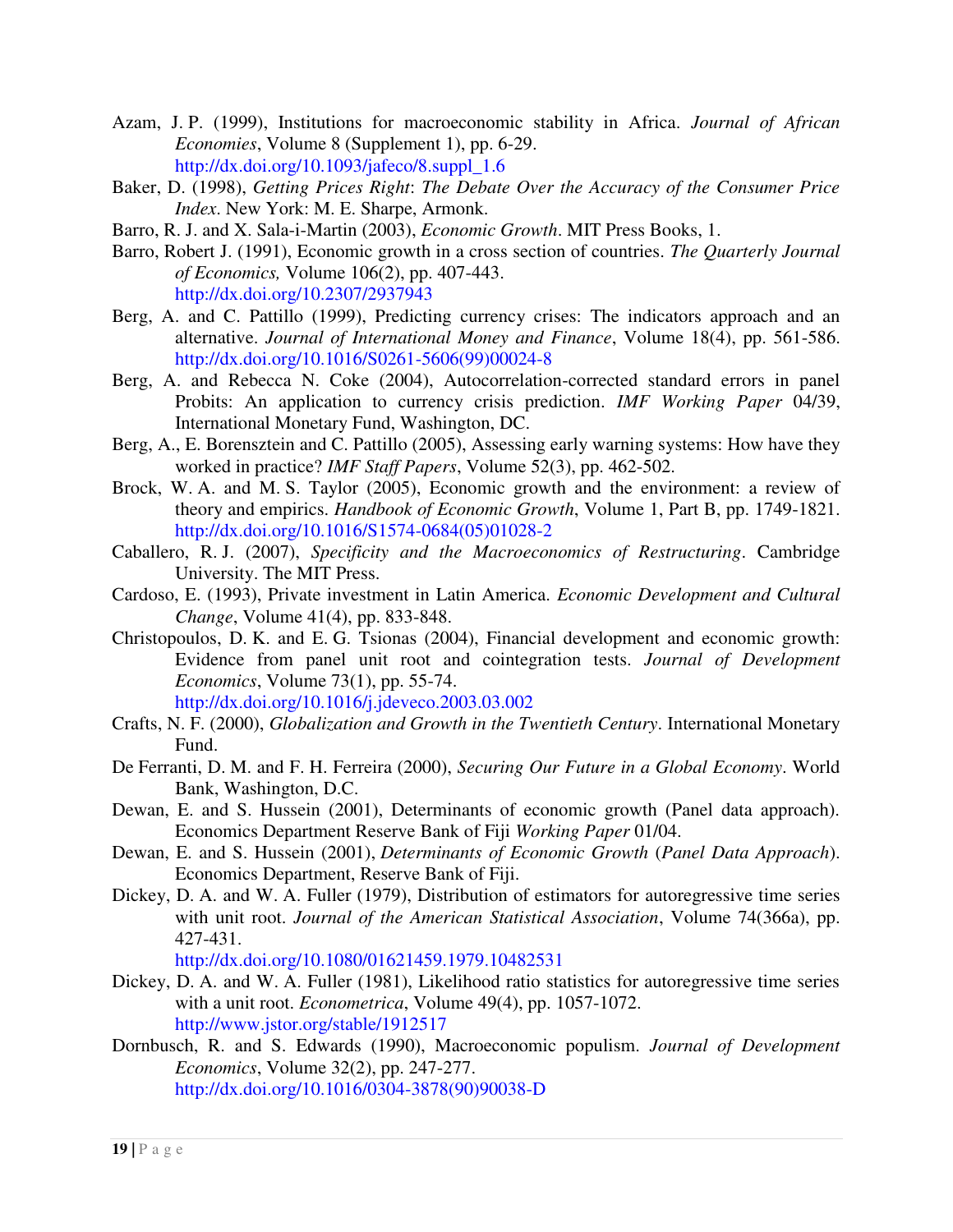- Drugeon, J. P. and B. Wigniolle (1996), Continuous-time sunspot equilibria and dynamics in a model of growth. *Journal of Economic Theory*, Volume 69, Issue 1, pp. 24-52. <http://dx.doi.org/10.1006/jeth.1996.0036>
- Easterly, W. and A. Kraay (2000), Small states, small problems? Income, growth, and volatility in small states. *World Development*, Volume 28(11), pp. 2013-2027. [http://dx.doi.org/10.1016/S0305-750X\(00\)00068-1](http://dx.doi.org/10.1016/S0305-750X(00)00068-1)
- Elliott, G., T. J. Rothenberg and J. H. Stock (1996), Efficient tests for an Autoregressive Unit Root. *Econometrica*, Volume 64(4), pp. 813-836. <http://dx.doi.org/10.2307/2171846>
- Engle, Robert F. and C. W. J. Granger (1987), Co-integration and error correction: Representation, estimation, and testing. *Econometrica*, Volume 55(2), pp. 251-276. <http://www.jstor.org/stable/1913236>
- Fernández, C., E. Ley and M. F. J. Steel (2001), Model uncertainty in cross-country growth regressions. *Journal of Applied Econometrics*, Volume 16(5), pp. 563-76. <http://dx.doi.org/10.1002/jae.623>
- Fischer, S. (1991), Growth, macroeconomics, and development. In *NBER Macroeconomics Annual*, Volume 6, pp. 329-379.
- Ghura, D. (1997), Private investment and endogenous growth: Evidence from Cameroon. *IMF Working Paper* 97/165.
- Goldsmith, R. W. (1969), *Financial Structure and Development*. Yale University Press, New Haven, CT.
- Granger, C. W. J. (1969), Investigating causal relations by econometric models and crossspectral methods. *Econometrica*, Volume 37(3), pp. 424-438. <http://www.jstor.org/stable/1912791>
- Grier, K. B. and G. Tullock (1989), An empirical analysis of cross-national economic growth, 1951-1980. *Journal of Monetary Economics*, Volume 24(2), pp. 259-276. [http://dx.doi.org/10.1016/0304-3932\(89\)90006-8](http://dx.doi.org/10.1016/0304-3932(89)90006-8)
- Grossman, G. M. and E. Helpman (1991), Trade, knowledge spillovers, and growth. *European Economic Review*, Volume 35(2-3), pp. 517-526. [http://dx.doi.org/10.1016/0014-2921\(91\)90153-A](http://dx.doi.org/10.1016/0014-2921(91)90153-A)
- Hendry, D. F. and H. M. Krolzig (2004), We ran one regression. *Oxford Bulletin of Economics and Statistics*, Volume 66(5), pp. 799-810. [http://dx.doi.org/10.1111/j.1468-0084.2004.102\\_1.x](http://dx.doi.org/10.1111/j.1468-0084.2004.102_1.x)
- Holmes, M. J. and B. Silverstone (2006), Okun's law, asymmetries and jobless recoveries in the United States: A Markov-switching approach. *Economics Letters*, Volume 92(2), pp. 293-299.

<http://dx.doi.org/10.1016/j.econlet.2006.03.006>

- Iqbal, N. and S. Nawaz (2010), *Fiscal Decentralization and Macroeconomic Stability*: *Theory and Evidence from Pakistan*. Pakistan Institute of Development Economics, Islamabad.
- Iqbal, Z. (1993), Institutional variations in savings behaviour in Pakistan. *The Pakistan Development Review*, Volume 32(4), pp. 1293-1311. <http://www.jstor.org/stable/41259735>
- Iqbal, Z. (1994), Macroeconomic effects of adjustment lending in Pakistan. *The Pakistan Development Review*, Volume 33(4), pp. 1011-1031. <http://www.jstor.org/stable/41259808>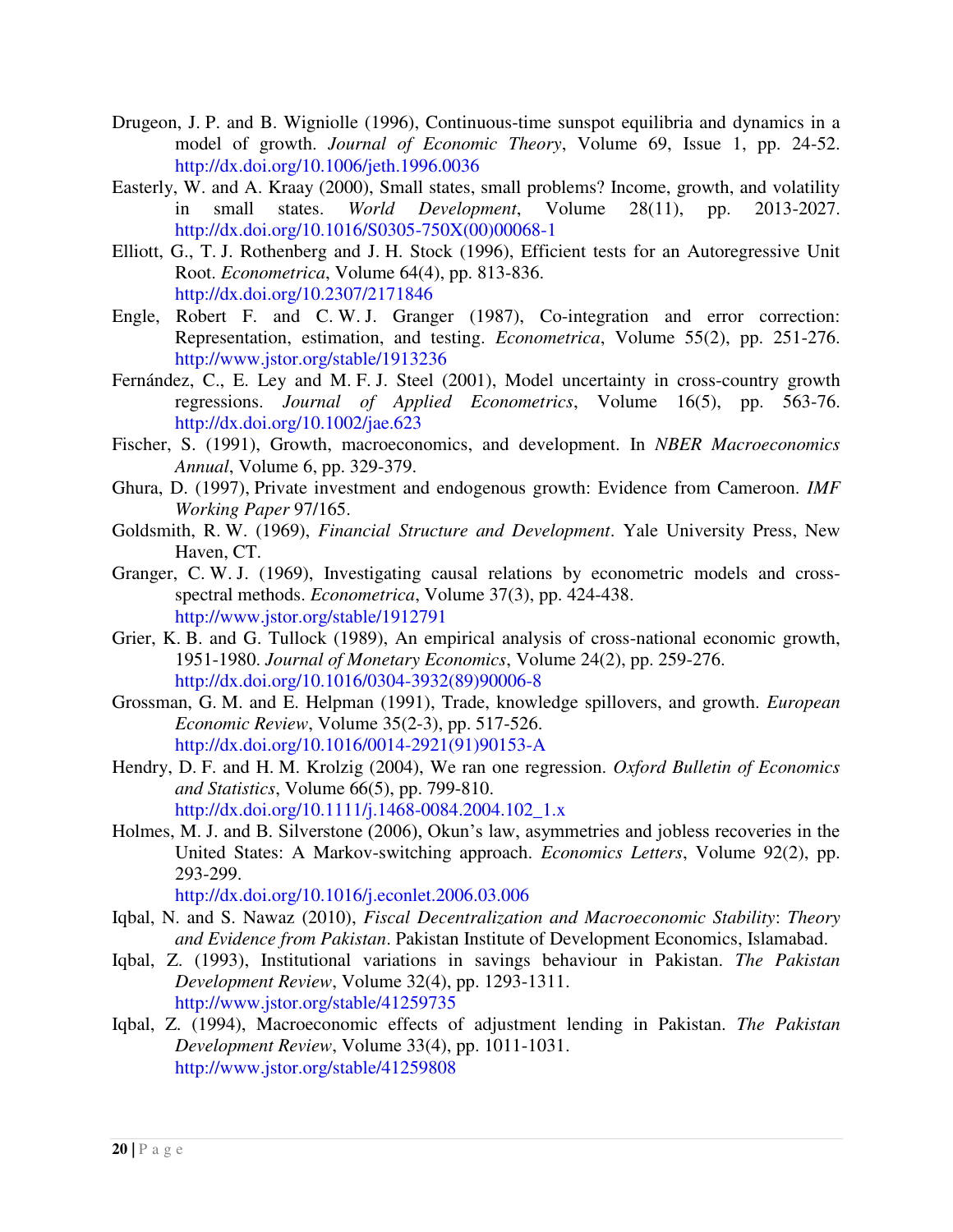- Iqbal, Z. and A. Sattar (2005), *The Contribution of Workers' Remittances to Economic Growth in Pakistan*. Pakistan Institute of Development Economics, Islamabad (Research Report No. 187).
- Iqbal, Z. and G. M. Zahid (1998), Macroeconomic determinants of economic growth in Pakistan. *The Pakistan Development Review*, Volume 37(2), pp. 125-148. <http://www.jstor.org/stable/41260096>
- Ismihan, M. (2003), The role of politics and instability on public spending dynamics and macroeconomic performance: Theory and evidence from Turkey. Doctoral dissertation, Middle East Technical University.
- Ismihan, M. (2009), Chronic unstability and potential growth rate: Turkish experience, 1960- 2006. *Dokuz Eylül University Journal of Faculty of Economics and Administrative Sciences*, Volume 24(1), pp. 73 -91.
- Johansen, S. (1991), Estimation and hypothesis testing of cointegration vectors in Gaussian vector autoregressive models. *Econometrica*, Volume 59(6), pp. 1551-1580. <http://www.jstor.org/stable/2938278>
- Johansen, S. (1992), Cointegration in partial systems and the efficiency of single-equation analysis. *Journal of Econometrics*, Volume 52, Issue 3, pp. 389-402. [http://dx.doi.org/10.1016/0304-4076\(92\)90019-N](http://dx.doi.org/10.1016/0304-4076(92)90019-N)
- Johansen, S. and K. Juselius (1990), Maximum likelihood estimation and inference on cointegration — With application of demand for money. *Oxford Bulletin of Economics and Statistics*, 52(2), 169-210.

<http://dx.doi.org/10.1111/j.1468-0084.1990.mp52002003.x>

- Kaminsky, G., S. Lizondo and C. Reinhart (1998), Leading indicators of currency crises. *IMF Staff Papers*, Volume 45(1), pp. 1-48.
- Kharroubi, E. (2006), *Illiquidity, Financial Development and the Growth-Volatility Relationship*. Université de Banque de France.
- Khilji, N. M. and A. Mahmood (1997), Military expenditures and economic growth in Pakistan. *The Pakistan Development Review*, Volume 36(4), pp. 791-808. <http://www.jstor.org/stable/41260069>
- Khor, M. (2000), *Globalization and the South*: *Some Critical Issues* (Volume 147). Malaysia: Third World Network.
- Klein, M. W. (2003), Capital account openness and the varieties of growth experience. National Bureau of Economic Research *Working Paper* W9500.
- Kormendi, Roger C. and Philip G. Meguire (1985), Macroeconomic determinants of growth: Cross-country evidence. *Journal of Monetary Economics*, 16(2), 141-163. [http://dx.doi.org/10.1016/0304-3932\(85\)90027-3](http://dx.doi.org/10.1016/0304-3932(85)90027-3)
- Kraay, A. and J. Ventura (2007), Comparative advantage and the cross-section of business cycles. *Journal of the European Economic Association*, Volume 5(6), pp. 1300-1333. <http://dx.doi.org/10.1162/JEEA.2007.5.6.1300>
- Laurenceson, J., C. Joseph and H. Chai (2003), *Financial Reform and Economic Development in China*. Cheltenham, UK: Edward Elgar.
- Leybourne, S. and P. Newbold (2003), Spurious rejections by cointegration tests induced by structural breaks. *Applied Economics*, Volume 35(9), pp. 1117-1121. <http://dx.doi.org/10.1080/0203684032000082068>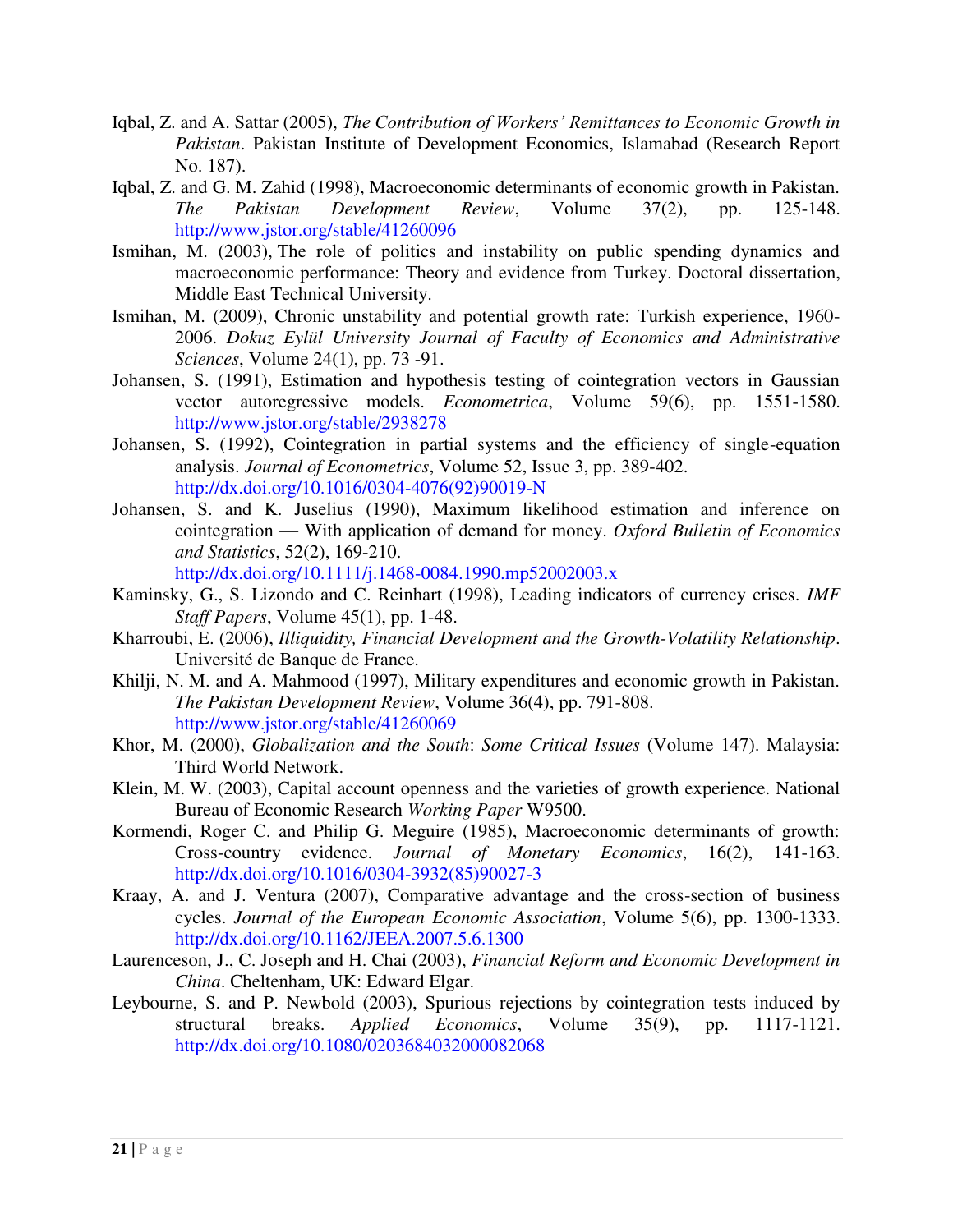- Lucas, Robert E. (1988), On the mechanic of economic development. *Journal of Monetary Economics*, Volume 22(1), pp. 3-42. [http://dx.doi.org/10.1016/0304-3932\(88\)90168-7](http://dx.doi.org/10.1016/0304-3932(88)90168-7)
- Mah, J. S. (2000), An empirical examination of the disaggregated import demand of Korea The case of information technology products. *Journal of Asian Economics*, Volume 11(2), pp. 237-244.

[http://dx.doi.org/10.1016/S1049-0078\(00\)00053-1](http://dx.doi.org/10.1016/S1049-0078(00)00053-1)

- McKinnon, R. I. (1973), *Money and Capital in Economic Development*. Brookings Institution Press, Washington, DC.
- Mobarak, A. M. (2005), Democracy, volatility, and economic development. *Review of Economics and Statistics*, Volume 87(2), pp. 348-361. <http://dx.doi.org/10.1162/0034653053970302>
- Mundell, R. (1963), Inflation and real interest. *Journal of Political Economy*, Volume 71(3), pp. 280-283.
- Narayan, P. K. (2005), The saving and investment nexus for China: Evidence from cointegration tests. *Applied Economics*, Volume 37(17), pp. 1979-1990. <http://dx.doi.org/10.1080/00036840500278103>
- Nelson, C. R. (2005), *Macroeconomics*: *An Introduction*, Chapter 4, the Cost of Living and Living with Inflation. Internet Edition as of December 22, 2005.
- Nelson, Charles R. and Charles R. Plosser (1982), Trends and random walks in macroeconomic time series. *Journal of Monetary Economics*, Volume 10(2), pp. 139-162. [http://dx.doi.org/10.1016/0304-3932\(82\)90012-5](http://dx.doi.org/10.1016/0304-3932(82)90012-5)
- Nelson, [Richard R. and E](http://www.jstor.org/search/BasicResults?Search=Search&Query=aa:%22Richard%20R.%20Nelson%22&hp=25&si=1&wc=on). S. Phelps (1966), Investment in humans, technological diffusion, and economic growth. *The American Economic Review*, Volume 56(1/2), pp. 69-75. <http://www.jstor.org/stable/1821269>
- Newey, W. K. and K. D. West (1987), A simple, positive semi-definite, heteroskedasticity and autocorrelation consistent covariance matrix. *Econometrica*, Volume 55(3), pp. 703-708. <http://dx.doi.org/10.2307/1913610>
- Ocampo, J. A. (2005), A broad view of macroeconomic stability. DESA Working Paper No. 1 ST/ESA/2005/DWP/1.
- Onis, Z. (1997), Democracy, populism and chronic inflation in Turkey: The post liberalization experience. *Yapi Kredi Economic Review*, Volume 8(1), pp. 33-50.
- Pagano, M. (1993), Financial markets and growth: an overview. *European Economic Review*, Volume 37(2-3), pp. 613-622. [http://dx.doi.org/10.1016/0014-2921\(93\)90051-B](http://dx.doi.org/10.1016/0014-2921(93)90051-B)
- Pattichis, C. A. (1999), Price and income elasticities of disaggregated import demand: Results from UECMs and an application. *Applied Economics*, Volume 31(9), pp. 1061-1071. <http://dx.doi.org/10.1080/000368499323544>
- Perron, P. (1989), The great crash, the oil price shock, and the unit root hypothesis. *Econometrica*, Volume 57(6), pp. 1361-1401. <http://www.jstor.org/stable/1913712>
- Perron, P. (1997), Further evidence of breaking trend functions in macroeconomic variables. *Journal of Econometrics*, Volume 80(2), pp. 355-385. [http://dx.doi.org/10.1016/S0304-4076\(97\)00049-3](http://dx.doi.org/10.1016/S0304-4076(97)00049-3)
- Pesaran, M. H. and B. Pesaran (1997), *Working with Microfit 4.0*: *Interactive Econometric Analysis*. Oxford: Oxford University Press.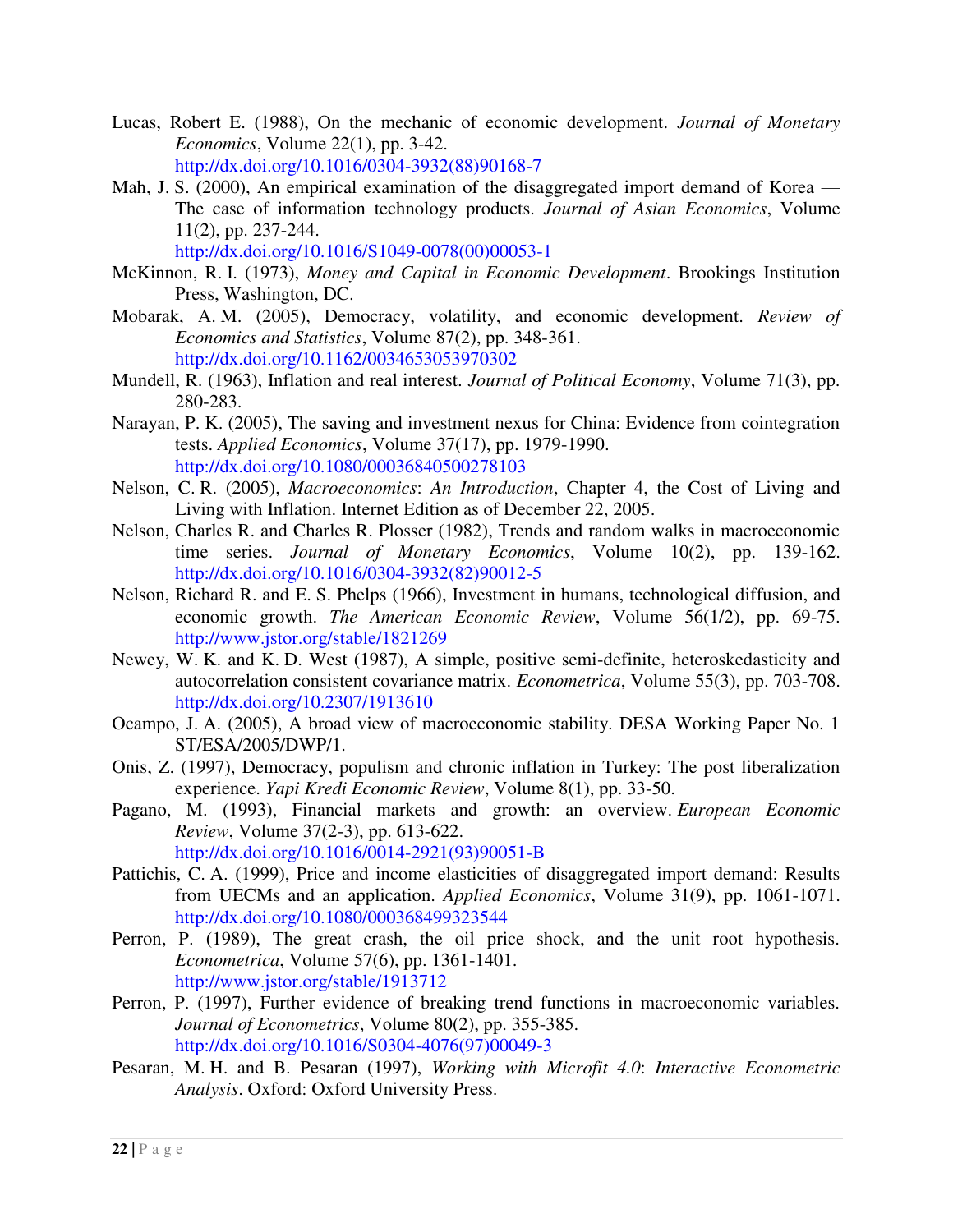- Pesaran, M. H. and Y. Shin (1999). An Autoregressive Distributed Lag Modelling Approach to Cointegration Analysis. In Strom, S. (ED), *Econometrics and Economic Theory in the 20th Century: The Ragnar Frisch Centennial Symposium, Cambridge*: Cambridge Unbiversity Press.
- Pesaran, M. Hashem, Yongcheol Shin and Richard J. Smith (2001), Bounds testing approaches to the analysis of level relationships. *Journal of Applied Econometrics*, Volume 16(3), pp. 289-326.<http://dx.doi.org/10.1002/jae.616>
- Phillips, P. C. B. and P. Perron (1988), Testing for a unit root in time series regression. *Biometrika*, Volume 75(2), pp. 335-346. <http://www.jstor.org/stable/2336182>
- Piece, T. T. (2012), Macroeconomic stability, inclusive growth and employment. ILO, UNCTAD, UNDESA, WTO.
- Raddatz, C. (2007), Are external shocks responsible for the instability of output in low-income countries? *Journal of Development Economics*, Volume 84(1), pp. 155-187. <http://dx.doi.org/10.1016/j.jdeveco.2006.11.001>
- Ramey, G. and V. A. Ramey (1994), Cross-country evidence on the link between volatility and growth. *NBER Working Paper* # W4959.
- Ramirez, M. D. (1998), Does public investment enhance productivity growth in Mexico? A cointegration analysis. *Eastern Economic Journal*, Volume 24(1), pp. 63-82. <http://www.jstor.org/stable/40325822>
- Ricardo, D. (1817), *The Principles of Political Economy and Taxation*. Dover Publications (2004).
- Rodrik, D. (2012), The Turkish economy after the global financial crisis. *Ekonomi-tek*, Volume 1(1), pp. 41-61.
- Romer, Paul M. (1990), Human capital and growth: Theory and evidence. Carnegie-Rochester Conference Series on Public Policy, Elsevier, Volume 32(1), pp. 251-286. *NBER Working Paper* # 3173.<http://dx.doi.org.10.3386/w3173>
- Sala-i-Martin, X. X. (1997), I just ran two million regressions. *The American Economic Review*, Volume 87(2), pp. 178-183.

<http://www.jstor.org/stable/2950909>

- Sala-i-Martin, X., G. Doppelhofer and Ronald I. Miller (2004), Determinants of long-term growth: A Bayesian averaging of classical estimates (BACE) approach. *The American Economic Review*, Volume 94(4), pp. 813-835. <http://www.jstor.org/stable/3592794>
- Sanchez-Robles, B. (1998), Macroeconomic stability and economic growth: The case of Spain. *Applied Economics Letters*, Volume 5(9), 587-591. <http://dx.doi.org/10.1080/758529505>
- Shabbir, T. and A. Mahmood (1992), The effects of foreign private investment on economic growth in Pakistan. *The Pakistan Development Review*, Volume 31(4), pp. 831-841. <http://www.jstor.org/stable/41259603>
- Shahbaz, M. (2009), A reassessment of finance-growth nexus for Pakistan: Under the investigation of FMOLS and DOLS techniques. *The ICFAI University Journal of Applied Economics*, Volume 1, pp. 65-80.
- Shahbaz, M. (2013), Linkages between inflation, economic growth and terrorism in Pakistan. *Economic Modelling*, Volume 32, pp. 496-506. <http://dx.doi.org/10.1016/j.econmod.2013.02.014>